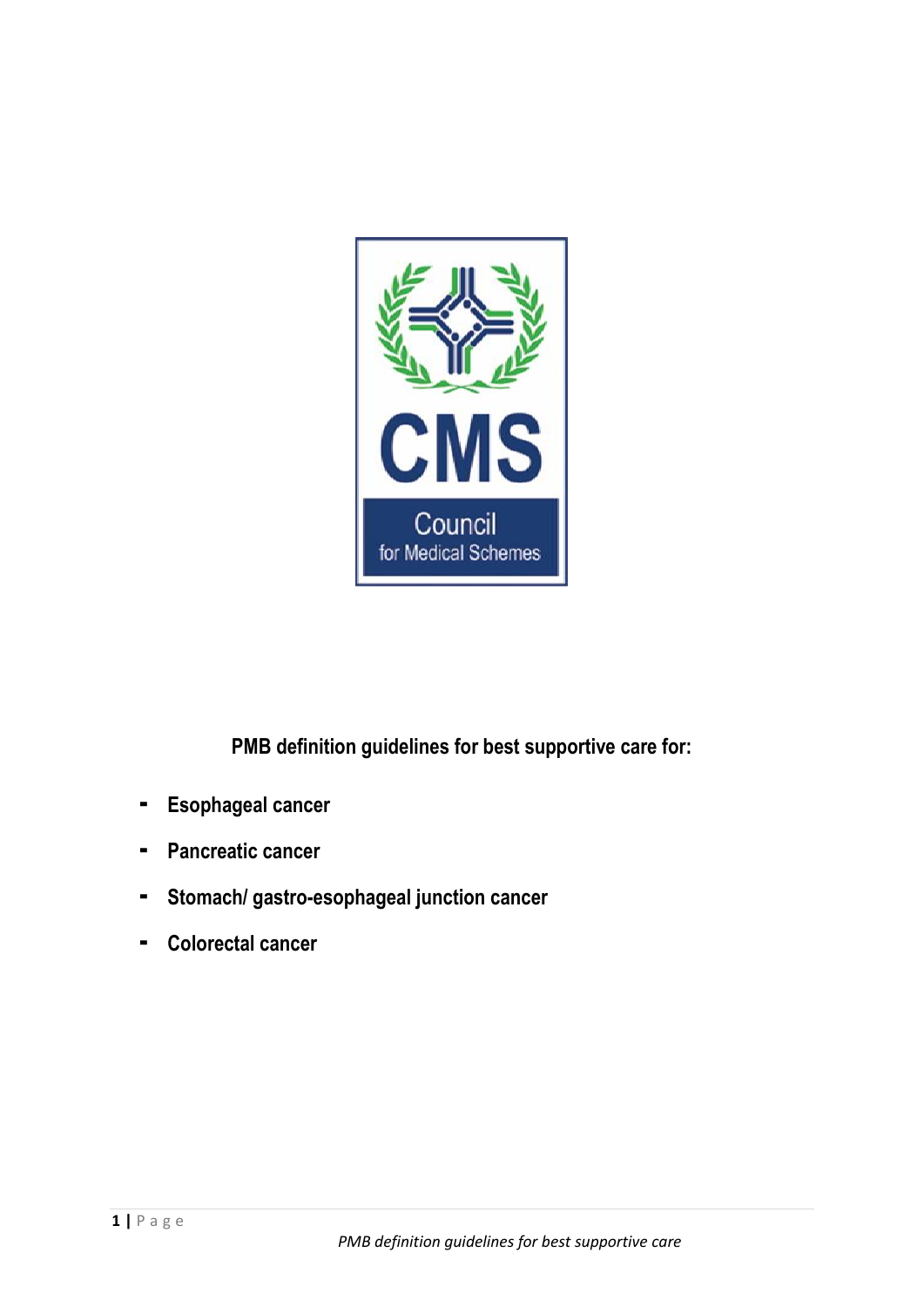*Disclaimer:* 

*The draft benefit definition on best supportive care has been developed for the majority of standard patients. All interventions described only apply if the patient has been diagnosed with the above mentioned cancers. Regulation 15(h) and 15(I) may be applied for patients who are inadequately managed by the stated benefits.*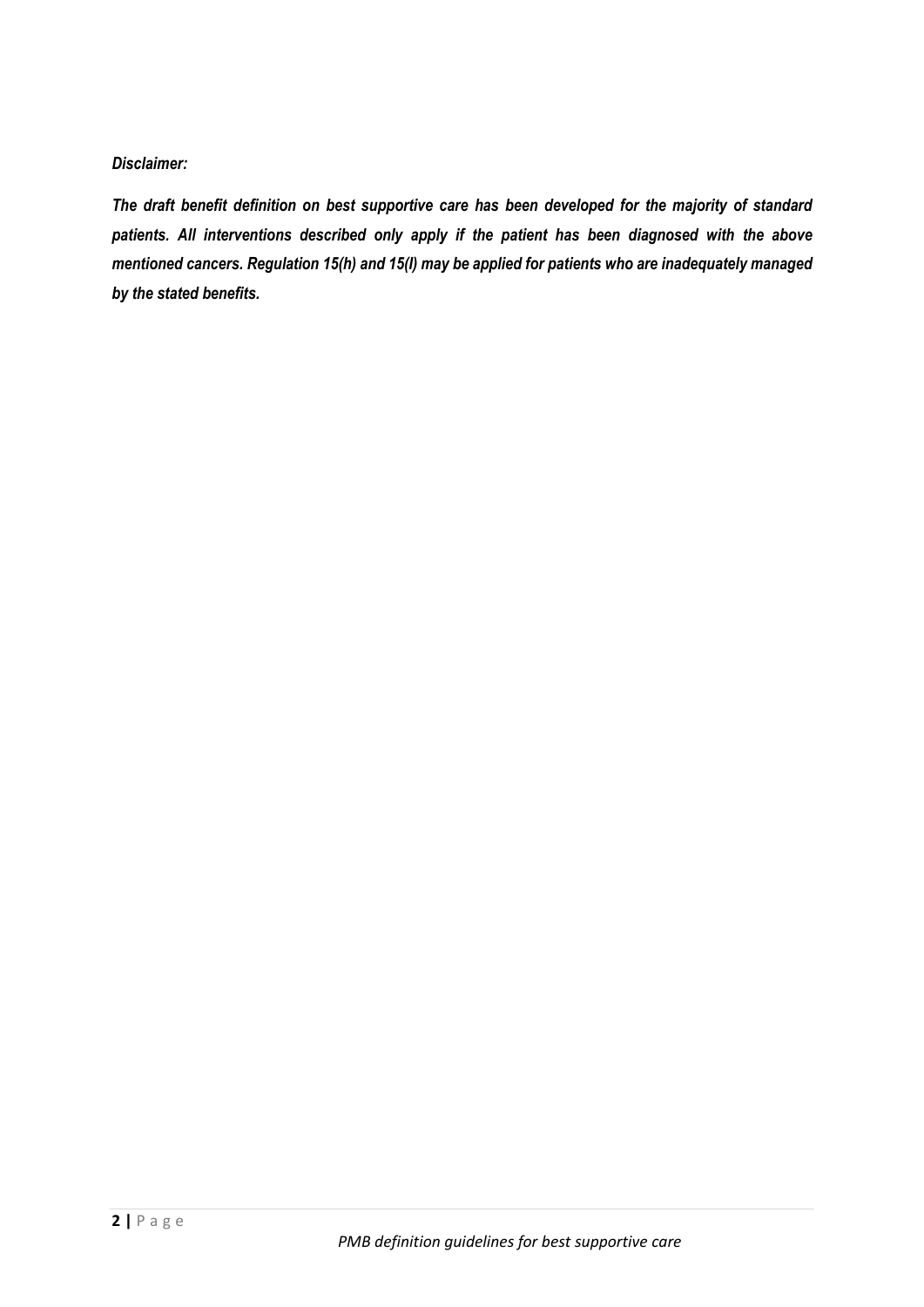## Table of Contents

| 7. Stoma Care in Patients with early and late stage oesophageal, gastric, pancreatic or colorectal cancers |
|------------------------------------------------------------------------------------------------------------|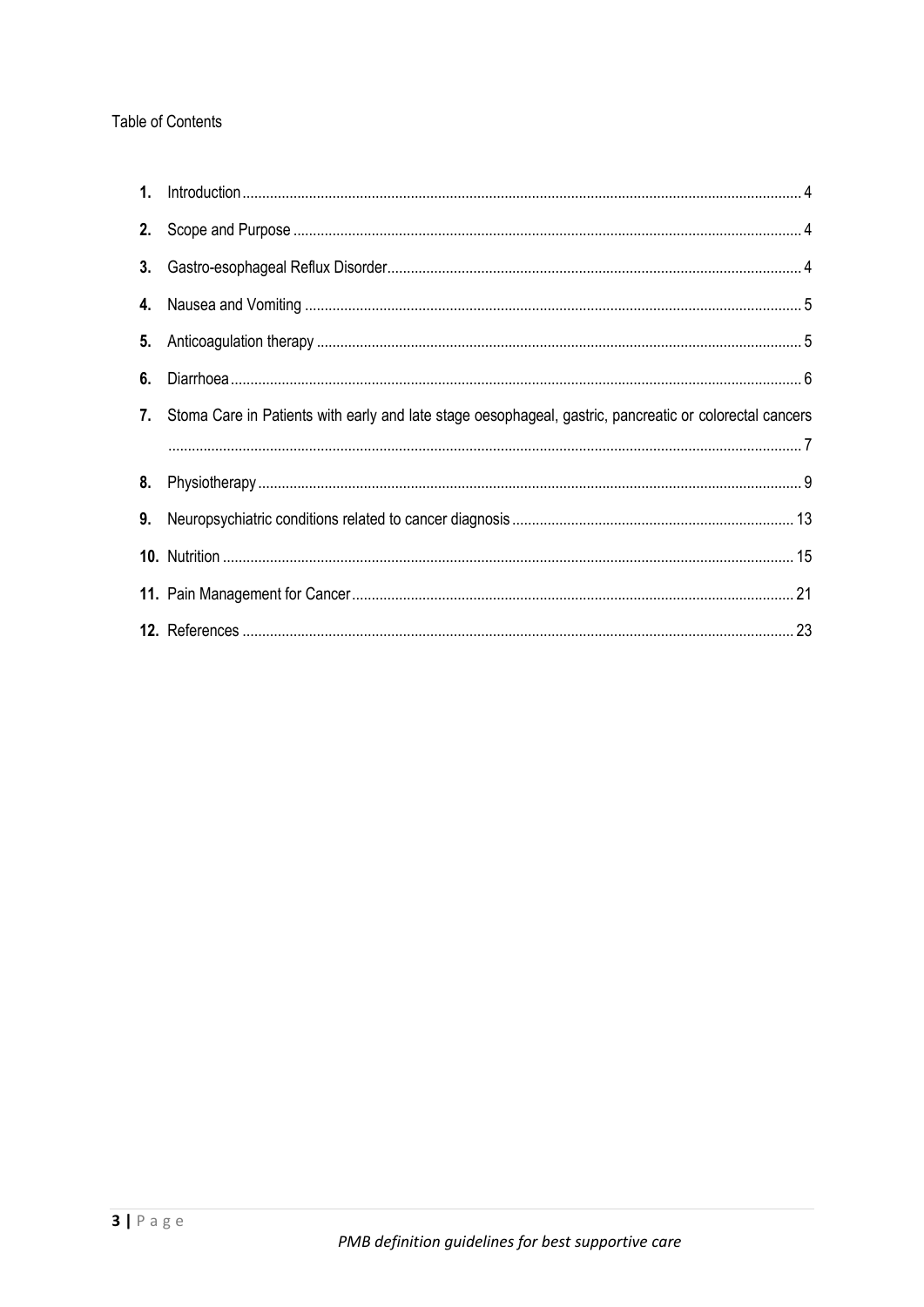### **1. Introduction**

- 1.1. A diagnosis of cancer and its subsequent treatment can have a devastating impact on the quality of a person's life. Patients face new fears and uncertainties and may have to undergo unpleasant and debilitating treatments.
- 1.2. Medical schemes interpret best supportive care benefits differently, resulting in a lack of uniformity of benefit entitlements.
- 1.3. The benefit definition project is coordinated by the Council for Medical Schemes (CMS) and aims to define the prescribed minimum benefits (PMB) package for best supportive care as well as to guide the interpretation of the PMB provisions by relevant stakeholders.

#### **2. Scope and purpose**

- 2.1. The purpose of this document is to improve clarity in respect of funding decisions by medical schemes, taking into consideration evidence based medicine, affordability and in some instances cost-effectiveness.
- 2.2. The modalities described below are PMB level of care in the context of the diagnosis of gastrointestinal cancer. It is also important to note that schemes may apply formularies.

## **3. Gastro-oesophageal Reflux Disorder**

- 3.1. One of the more common symptoms following surgical treatment of oesophageal cancer and gastric cancer is reflux as a result of changes to the gastro-oesophageal junction and delayed gastric emptying (Ha, Kim, K. & Kim, J., 2016; Däster, Soysal & Stoll, 2014). Reflux may also occur following gastric endoscopic mucosal resection.
- 3.2. Proton pump inhibitor (PPI) therapy is indicated for treatment of reflux following gastric surgery and has been shown to improve symptoms as well as quality of life (Johansson, Oberg & Wenner 2009; Malmström, Klefsgard, Ivarsson, Roman &Johansson, 2015)
- 3.3. PPIs are recommended for up to 8 weeks following endoscopic submucosal resection to prevent delayed bleeding due to ulceration (Uedo, Takeuchi, Yamada, Ishihara, Ogiyama, Yamamoto, Kato, Tatsumi, Masuda, Tamai, Yamamoto, Higashino, Iishi & Tatsuta, 2007) although recent randomised controlled trials suggest that 2-4 weeks PPI treatment is sufficient to heal post-ESD ulceration (Arai, Matsumura, Okimoto, Oyamada, Saito, Minemura, Maruoka, Tanaka, Nakagawa, Katsuno & Yokosuka, 2014; Park, Baek, Choi, Lee, Kim, B., Kim, J.W., Kim, J.G. & Chang, 2014).
- 3.4. Lifestyle modification is also recommended such as avoiding supine position, weight loss where required, avoiding alcohol and foods known to increase reflux symptoms.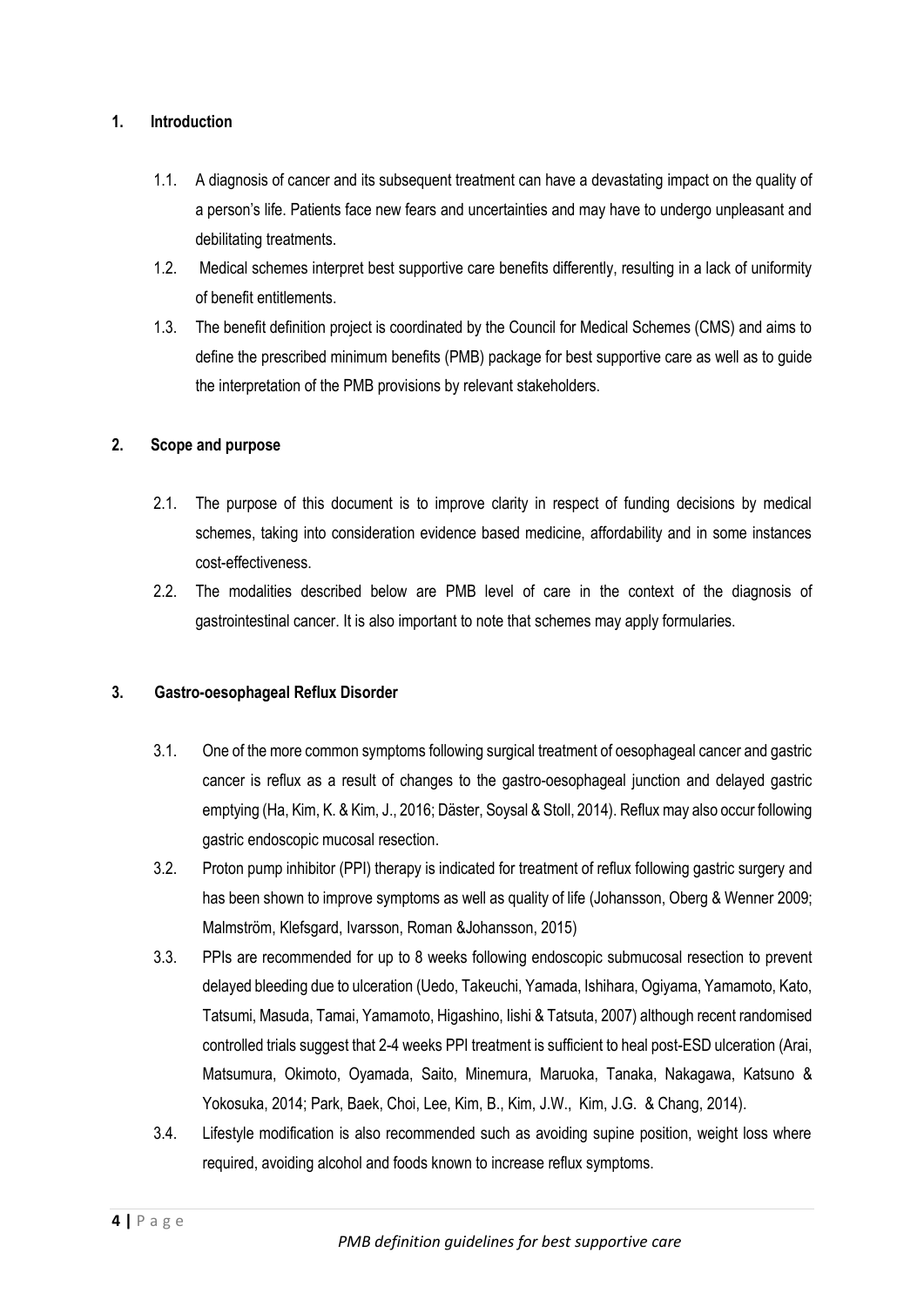3.5. Pre-operative PPI use does not significantly impact post-operative gastric bleeding and therefore is not recommended (Nishizawa, Suzuki, Akimoto, Maehata, Morizane, Kanai & Yahagi, 2016).

## **4. Nausea and Vomiting**

- 4.1. Chemotherapy or radiation treatment induced nausea and vomiting in cancer patients can affect quality of life substantially as well as having a physiological impact such as metabolic imbalances, oesophageal tears, delayed wound healing. Treatment of nausea and vomiting is dependent on the emetogenicity of chemotherapeutic agents. A table of classification of the emetogenic potential of agents is available from the updated MASCC and ESMO guidelines 2016 (Roila, Herrstedt, Aapro, Gralla, Einhorn, Ballatori, Bria & Clark-Snow, 2016).
- 4.2. The NCCN Guidelines for Antiemesis (NCCN Guidelines, 2016) the updated MASCC and ESMO guidelines and the ASCO updated guidelines (Hesketh, Bohlke, Lyman, Basch, Chesney, Clark-Snow, Danso, Jordan, Somerfield & Kris, 2016) all recommend a triple combination of a serotonin receptor antagonist (5-HT3 RA), dexamethasone and a neurokinin-1 receptor antagonists (NK $_1$ RAs) for highly emetogenic intravenous chemotherapy (Roila et al, 2016).
- 4.3. For medium-risk emetogenic chemotherapy a combination of 5HT3 RA and dexamethasone is recommended although the addition of an  $NK_1$  RA may be warranted in patients treated with carboplatin
- 4.4. In patients undergoing highly emetic radiation therapy a combination of 5HT3 RA and dexamethasone is suggested (Hesketh et al, 2016).
- 4.5. Low emetic risk treatment regimens may consider the use of metoclopramide or prochlorperazine as an alternative to dexamethasone or a 5HT3 RA single agent treatment (NCCN Guidelines, 2016).
- 4.6. For high emetic risk chemotherapy, NK<sub>1</sub> RAs such as aprepitant and fosaprepitant are PMB level of care
- 4.7. 5HT3 receptor antagonists (5HT3 RA), ondansetron and granisetron are recommended on the NDoH Tertiary and Quaternary Essential Medicines List (TQ EML) for highly emetogenic chemotherapy (National Department of Health, 2015).
- 4.8. Dexamethasone is recommended in combination with other anti-emetic agents in chemotherapy with high-emetogenic potential although the dose may need to be adjusted when combined with an  $NK<sub>1</sub> RA$  (Roila et al, 2016).

## **5. Anticoagulation therapy**

5.1. Patients with cancer are at a higher risk of venous thromboembolism as a result of the cancer itself (metastatic carries a higher risk than localised cancer) as well as the treatment. Major surgery and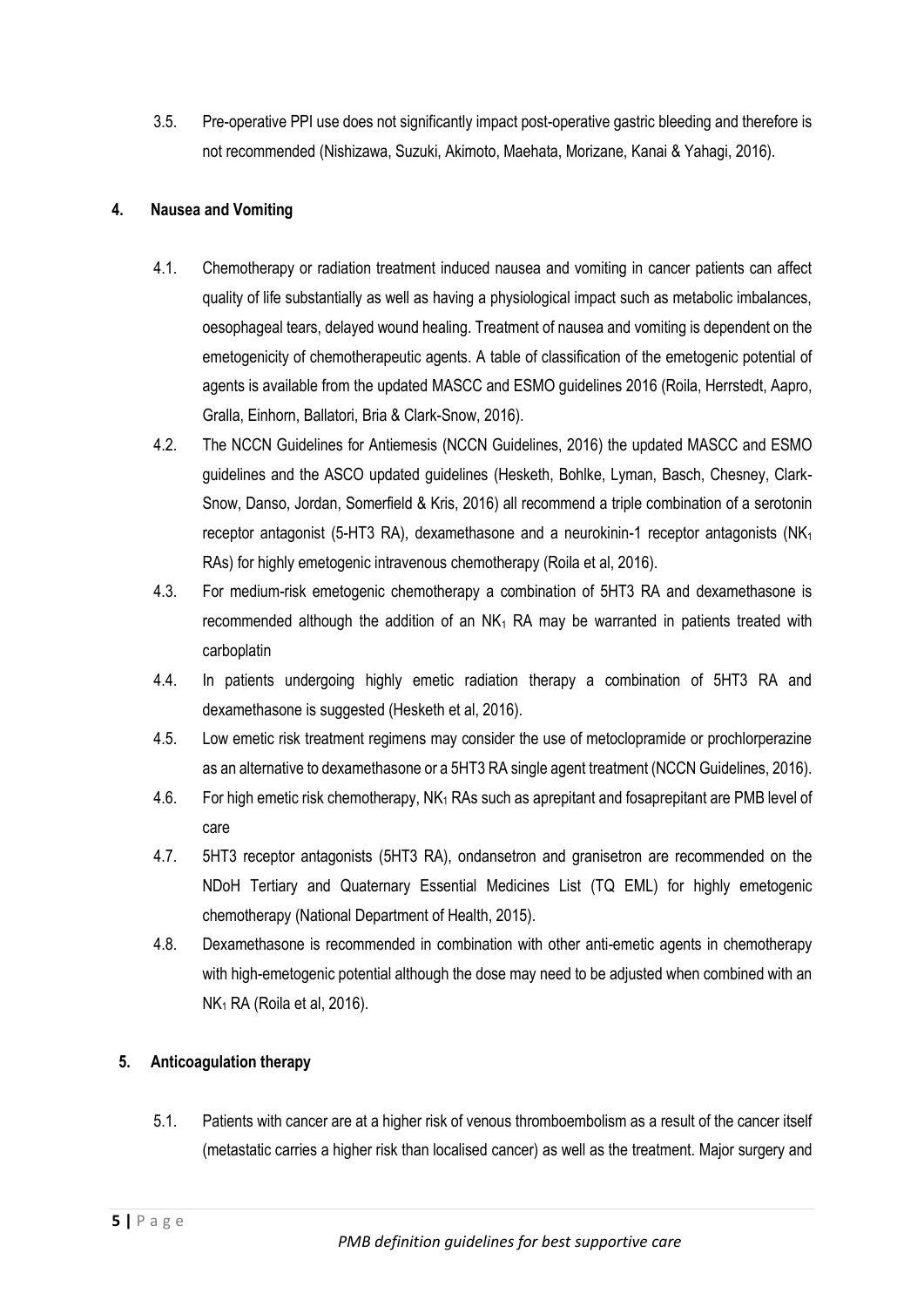hospitalisation further increases this risk. Patients with gastric cancers are at particularly high risk (Mandalà, Falanga, Roila & Group, 2011).

- 5.2. Prophylaxis in patients undergoing major surgery, especially abdominal procedures is required either with unfractionated heparin (UFH) or low-molecular weight heparin (LMWH). Duration of prophylaxis should be up to 10 days post-surgery although in cases of abdominal surgery prophylaxis may be extended up to one month post-operatively (Lyman, Bohlke, Khorana, Kuderer, Lee, Arcelus, Balaban, Clarke, Flowers, Francis, Gates, Kakkar, Key, Levine & Liebman, 2015; Mandalà et al , 2011; NCCN Guidelines, 2016).
- 5.3. Routine prophylaxis in patients undergoing chemotherapy, minor procedures or even with a central venous catheter is not recommended (NICE, 2015; Mandalà et al, 2011).
- 5.4. However prophylaxis in patients with cancer who are hospitalised for acute care should be given (Lyman et al, 2015; Mandalà et al, 2011).
- 5.5. Evidence supporting use of anticoagulation in ambulatory patients is unclear and therefore not routinely recommended (Akl, Kahale, Ballout, Barba, Yosuico, Van Doormaal, Middeldorp, Bryant & Schünemann, 2014).
- 5.6. Acute management of venous thromboembolism (VTE) is initially with LMWH or UFH (Mandalà et al, 2011). Evidence from a Cochrane Systematic Review (2014) suggests that LMWH is superior to UFH in reducing mortality but not in preventing recurring VTEs and therefore is recommended as preferable over UFH (Akl, Kahale, Neumann, Barba, Sperati, Terrenato, I., Muti & Schünemann, 2014; Lyman et al, 2015; NCCN Guidelines, 2016).
- 5.7. Long term treatment of VTE in cancer patients is recommended for at least 3 months and up to 6 months. The ASCO, NCCN and ESMO guidelines recommend LMWH as preferable over oral anticoagulation with warfarin in cancer patients (Mandalà et al, 2011; Lyman et al, 2015; NCCN Guidelines, 2016).
- 5.8. A Cochrane systematic review of the evidence for the use of LMWH compared with oral anticoagulation with a Vitamin K Antagonist (VKA), showed a reduction in VTE but not in survival and therefore proposed that treatment should be based on patient risk benefit assessment (Akl, Kahale, Barba, Neumann, Labedi, Terrenato, Sperati, Muti & Schünemann, 2014).
- 5.9. The use of the new oral anticoagulants (NOACs) such as dabigatran or rivaroxaban is not recommended as PMB level of care in cancer patients (Lyman et al, 2015; NCCN Guidelines, 2016). A recent meta-analysis showed that oral anticoagulants had similar efficacy to LMWH or warfarin but with higher bleeding rates in these patients (Brunetti, Gesuete, De Gennaro, Correale, Caldarola, Gaglione & Di Biase, 2016).

## **6. Diarrhoea**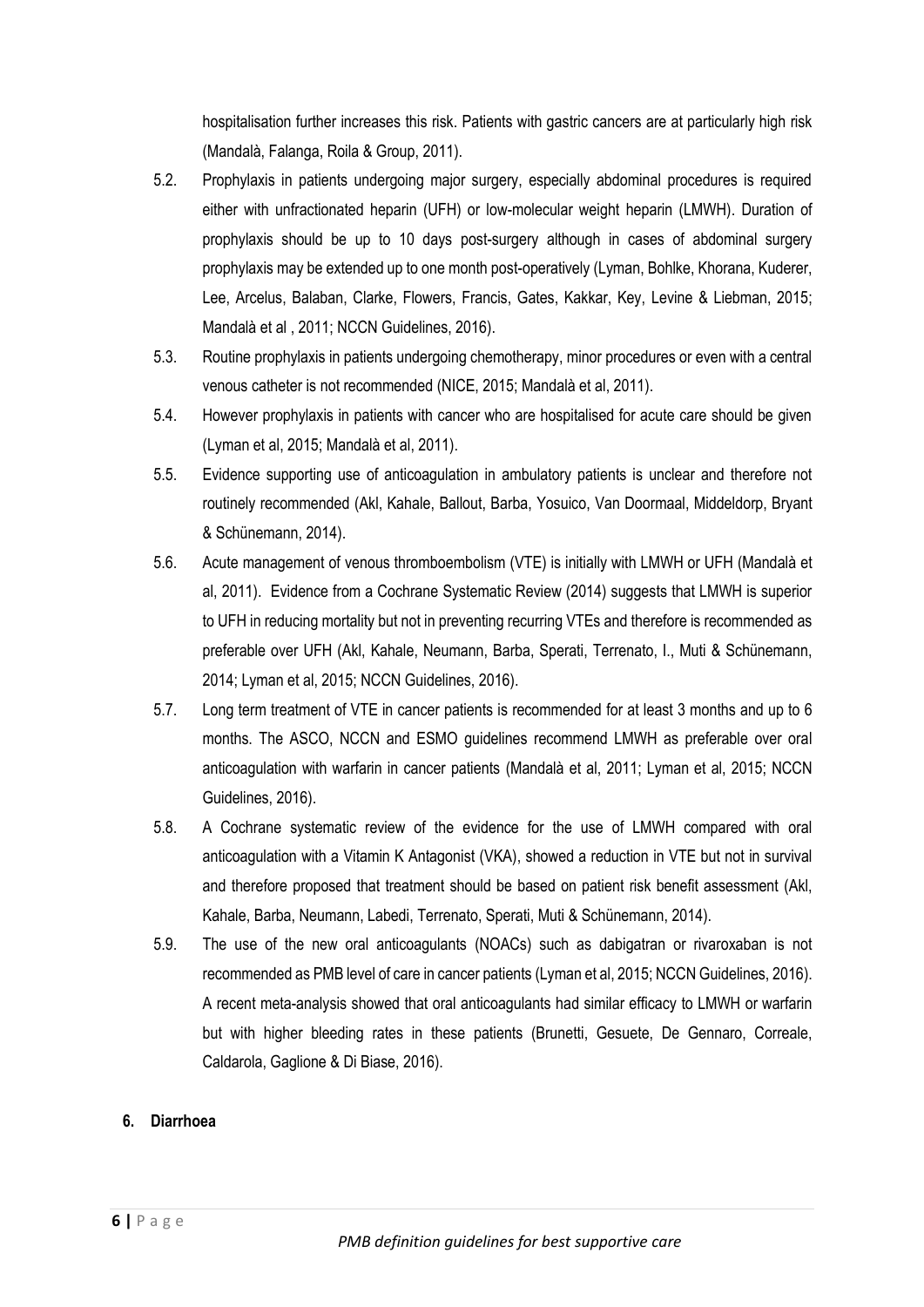- 6.1. Diarrhoea due to dumping syndrome can occur as a result of gastric resection. Early or late dumping is related to the timing of symptoms that occur following a meal.
- 6.2. Dumping syndrome can often be managed with modifications to the patient's eating patterns including smaller more frequent meals, avoidance of certain foods that exacerbate the dumping (e.g. carbohydrates), more fibre and protein and avoiding liquids with meals (Ashley, 2016).
- 6.3. Chemotherapy-induced diarrhoea (CID) is particularly associated with use of irinotecan or fluoropyrimidines and can affect up to 80% of patients. Loperamide is recommended as first line treatment in addition to lifestyle and eating modifications (McQuade, Stojanovska, Abalo, Bornstein & Nurgali, 2016; Stein, Voigt & Jordan, 2010).
- 6.4. In severe cases of diarrhoea refractory to treatment with loperamide, the use of octreotide has been suggested, however levels of evidence are low with no additional benefit shown in randomised controlled trials and therefore octreotide is not recommended as PMB level of care (Andreyev, Ross, Donnellan, Lennan, Leonard, Waters, Wedlake, Bridgewater, Glynne-Jones, Allum, Chau, Wilson & Ferry, 2014; Hoff, Saragiotto, Barrios, del Giglio, Coutinho, Andrade, Dutra, Forones, Correa, Portella Mdo, Passos, Chinen & Van Eyll, 2014).

# **7. Stoma Care in Patients with early and late stage oesophageal, gastric, pancreatic or colorectal cancers**

- 7.1. Despite the fact that screening and early diagnosis of gastrointestinal cancers has improved, and good outcomes may be obtained with endoscopic and stapling surgical techniques, surgical stomas are commonly required in patients with colorectal and other gastrointestinal cancers (Banaszkiewicz, Woda, Zwoliński, Tojek, Jarmocik & Jawień, 2015; Coros, Sorlea, Hintea, Georgescu, Crăciun & Pascarenco, 2016).
- 7.2. Depending on the site of the tumour, the stage of disease and the intended surgical procedure(s) to be performed as part of cancer treatment, the stoma or stomas may be temporary/diverting, intended to protect a surgical anatomosis, or may be definitive.
- 7.3. Since the creation of a surgical stoma is a body-altering procedure, associated with altered quality of life due to changes in body function, image and integrity, as well as new challenges to psychosocial matters and personal hygiene, stoma care is a critical part of quality health management of stomates (Persson, Gustavsson, Hellström, Lappas & Hultén, 2005). Both international (International Ostomy Association and World Council of Enteralstoma therapists) and South African (South African Stoma therapy Association) Professional Societies supporting stoma therapy provide guidance on the care patient ostomates require (International Ostomy Association World Council Charter of Ostomates Rights, 2007). Table 1 stipulates the PMB level of care for stoma care.

## **Table 1. Prescribed Minimum Benefits for Stoma Care in early and late stage gastrointestinal cancers**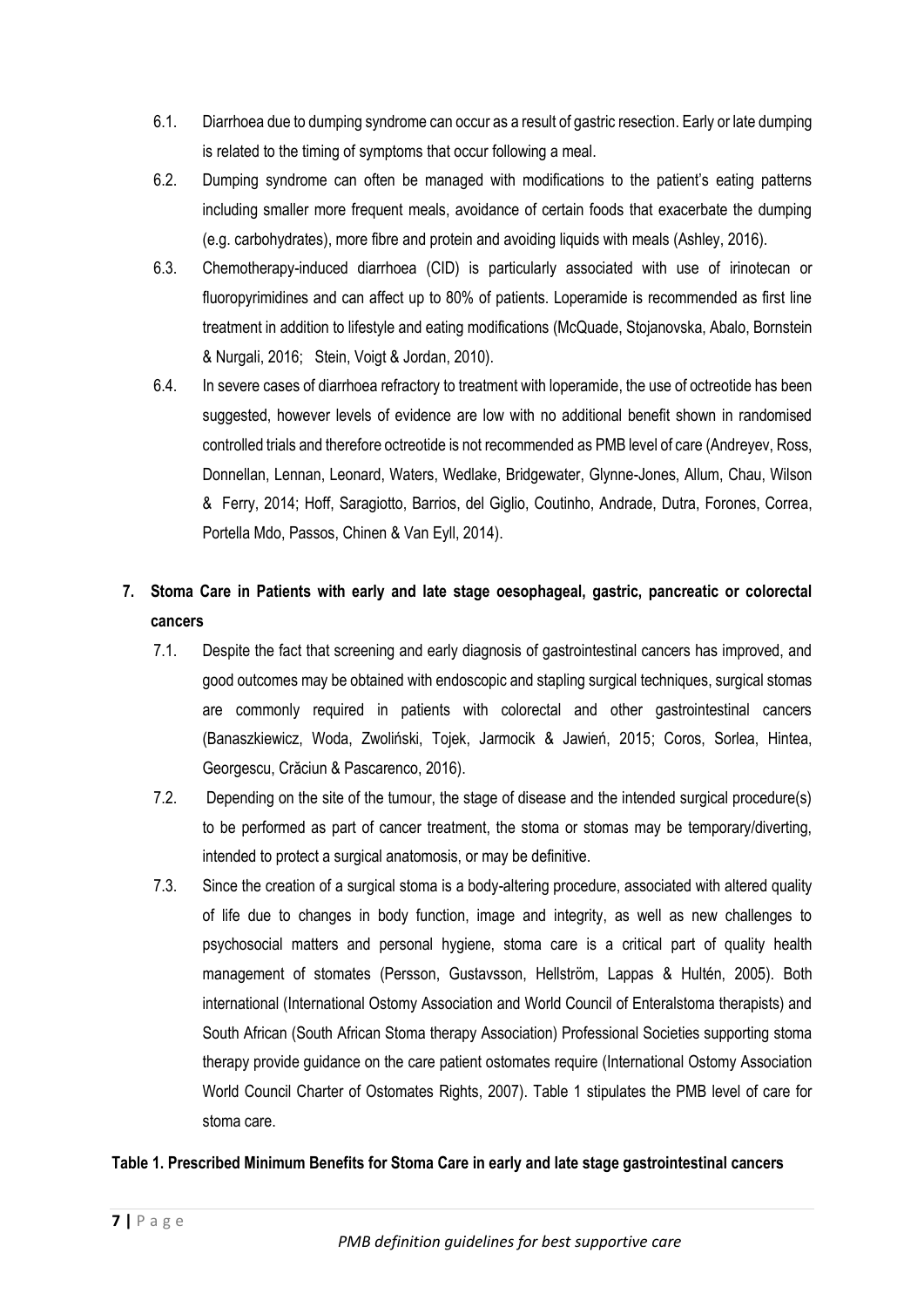| <b>Description</b>                        | <b>Frequency/Quantity</b>                                   |
|-------------------------------------------|-------------------------------------------------------------|
| Preoperative education and stoma site     | 1 consult                                                   |
| planning by stomatherapist                |                                                             |
| Post-operative education and training by  | 1 consult                                                   |
| stomatherapist                            |                                                             |
| Post-operative nutritional counselling    | 1 consult plus 1 follow-up by dietitian                     |
| Follow-up by stomatherapist               | 2 consults per year                                         |
| Stoma care consumables                    | Unlimited supply for duration of stoma(s)                   |
| Stoma bags                                | Unlimited supply for duration of stoma(s) of either one- or |
|                                           | two-piece drainable or closed ostomy pouches with or        |
|                                           | without filter, including skin barriers and adhesive paste. |
| Stoma caps (for patients with descending  | Caps and associated irrigation consumable supplies          |
| or sigmoid colostomies who irrigate their |                                                             |
| stomas)                                   |                                                             |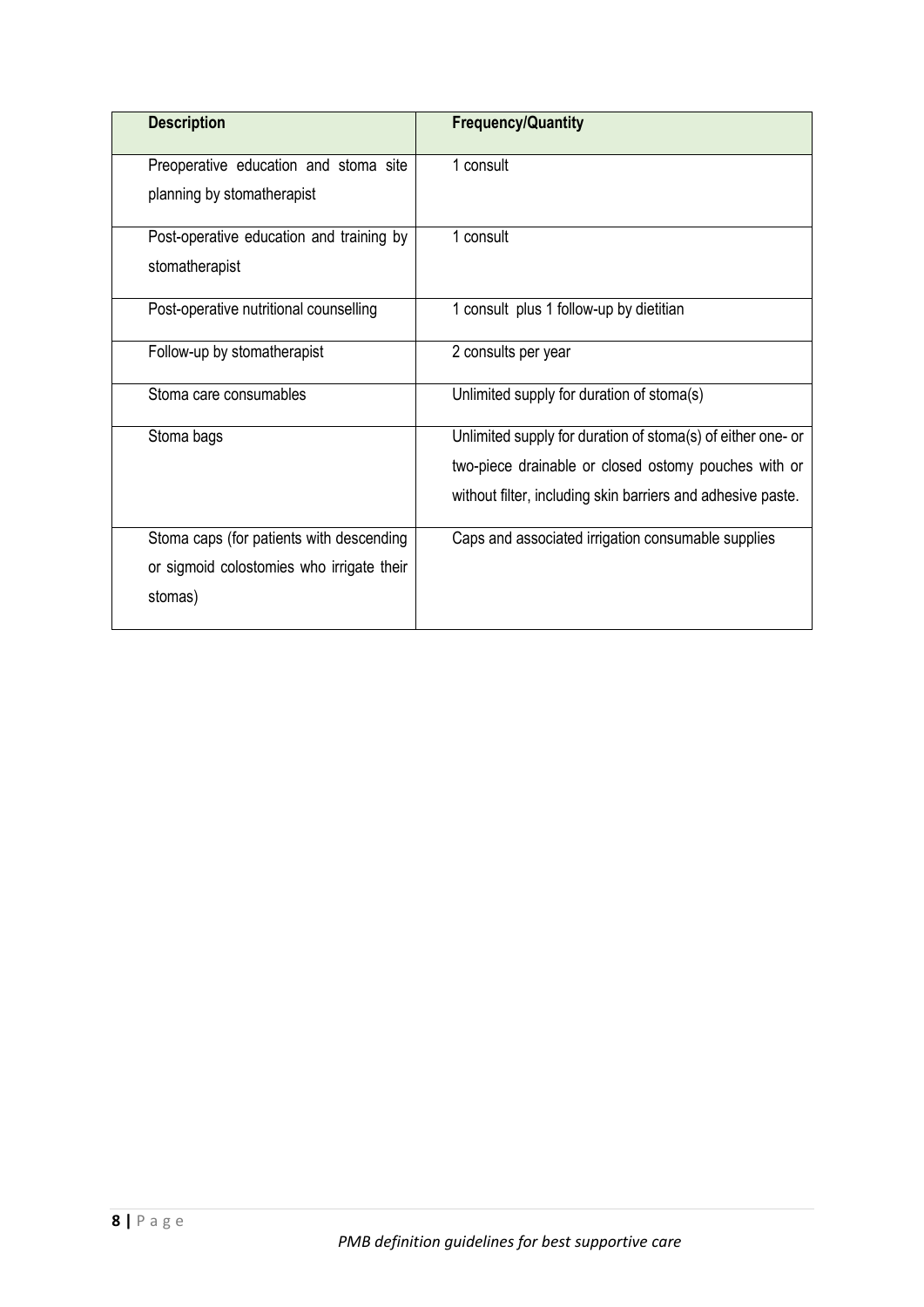### **8. Physiotherapy**

8.1. A physiotherapist forms part of the multi-disciplinary team involved with the management of cancer treatment. Physiotherapy has a role in prevention of complications and should therefore be utilised as a priority rehabilitation service from diagnosis. Several benefits of physiotherapy rehabilitation are well documented throughout the treatment trajectory and beyond cancer (Didem, Ufuk, Serdar & Zümre, 2005; Halle & Schoenberg, 2009; Megan Melnyk, Casey, Black & Koupparis, 2011; Moattari, Jaafari, Talei, Piroozi, Tahmasebi & Zakeri, 2012; Van der Leeden, Huijsmansa, Geleijna, De Lange-De Klerk, Dekkera, Bonjere & Van der Peete, 2016). The physiotherapy interventions listed in table 2 below are PMB level of care:

#### **Table 2: Physiotherapy interventions which are PMB level of care**

| <b>Stage</b> | <b>Complication</b> | Aims of treatment           | <b>Recommended</b><br>physiotherapy<br>sessions | Level of care      | <b>Evidence</b>           |
|--------------|---------------------|-----------------------------|-------------------------------------------------|--------------------|---------------------------|
| All          | related<br>-Cancer  | Improve<br>and              | 2-3 units of training per week. A               | In-hospital<br>and | Halle & Schoenberg (2009) |
|              | fatigue             | maintain<br>muscle          | recovery time of 48 hours between               | post discharge     |                           |
|              |                     | strength<br>and             | sessions is recommended and to                  |                    |                           |
|              |                     | endurance.                  | prevent exhaustion. Frequency may               |                    |                           |
|              |                     | - Improve and maintain      | be reduced to one session per week              |                    |                           |
|              |                     | functional<br>capacity      | or once in two weeks as soon as the             |                    |                           |
|              |                     | (respiratory,               | patient can manage his/her own                  |                    |                           |
|              |                     | circulatory and cardiac     | training program.                               |                    |                           |
|              |                     | systems).                   |                                                 |                    |                           |
|              |                     | <sub>of</sub><br>Prevention |                                                 |                    |                           |
|              |                     | complications               |                                                 |                    |                           |
|              |                     | with<br>associated          |                                                 |                    |                           |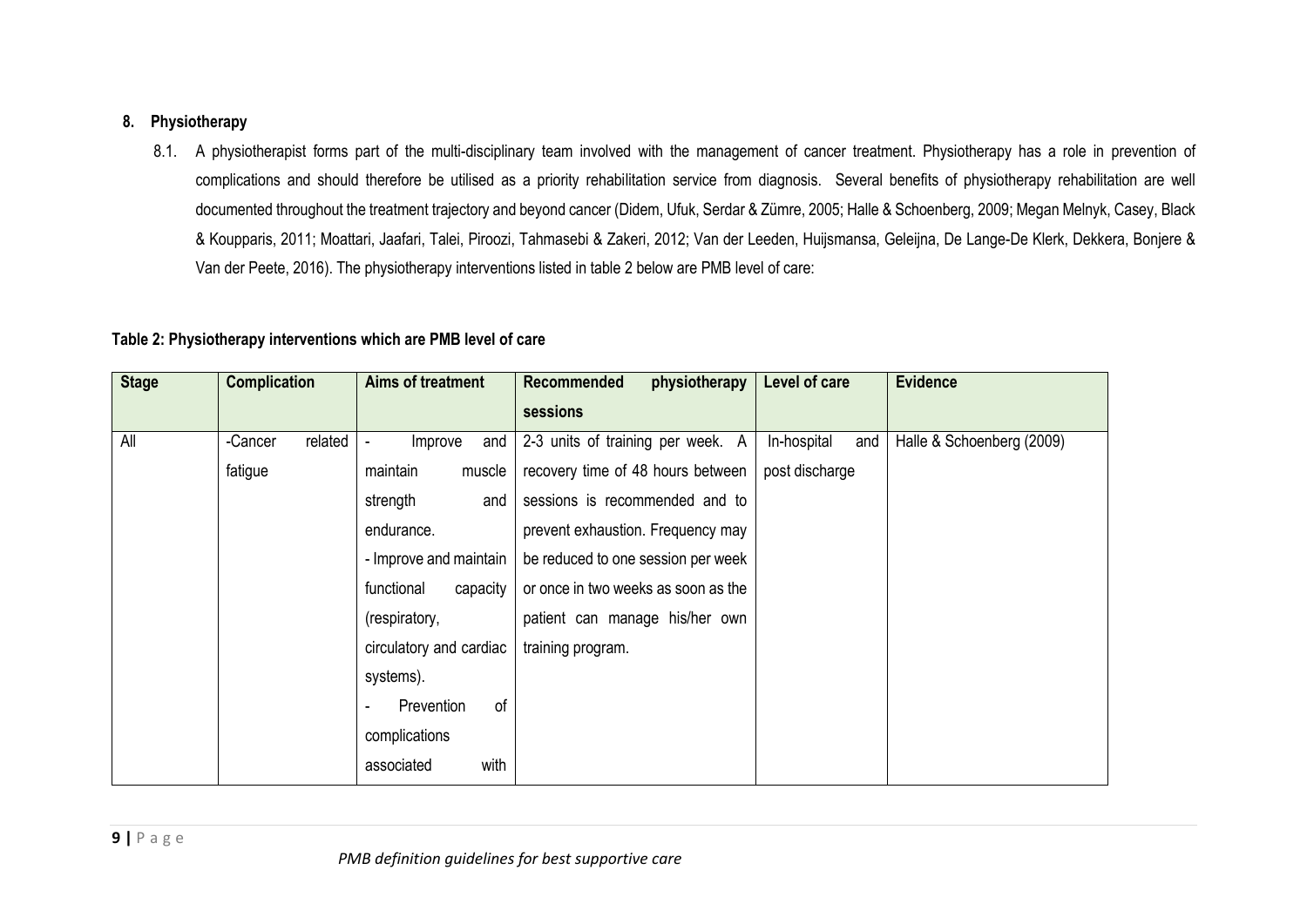|              |                  | functional<br>decreased |                                        |                    |                                |
|--------------|------------------|-------------------------|----------------------------------------|--------------------|--------------------------------|
|              |                  | capacity.               |                                        |                    |                                |
| Post-surgery | -Postoperative   | - Early mobilisation    | One treatment session per day while    | In -hospital after | Megan Melnyk et al (2011); Van |
|              | pulmonary<br>and | - Rehabilitation        | the patient is in hospital depending   | surgery;           | der Leeden et al, (2016)       |
|              | circulatory      | - Education to prevent  | on the pulmonary complication.         | Motivation         |                                |
|              | complications    | complications           | Patients<br>ICU<br>in<br>require<br>2x | required<br>should |                                |
|              |                  | with<br>associated      | treatments per day                     | extra sessions be  |                                |
|              |                  | bedrest                 |                                        | required<br>when   |                                |
|              |                  | Optimising<br>lung      |                                        | patients<br>are    |                                |
|              |                  | function                |                                        | discharged         |                                |
| During       | -Peripheral      | - Reduction of cancer   | 15 treatment sessions for the full     | In-hospital<br>and | Halle & Schoenberg (2009)      |
| chemotherapy | neuropathy       | fatigue                 | duration of the chemotherapy           | post discharge     |                                |
|              |                  | Management<br>of        | cycle. Physiotherapists are using      |                    |                                |
|              |                  | symptoms<br>e.g.        | different outcome<br>numerous          |                    |                                |
|              |                  | peripheral neuropathy   | measures again depending on            |                    |                                |
|              |                  | inflammatory<br>and     | the symptoms and<br>aims of            |                    |                                |
|              |                  | changes                 | treatment.<br><b>The</b><br>following  |                    |                                |
|              |                  | - Maintaining function  | outcome measures are a few             |                    |                                |
|              |                  |                         | examples of many:                      |                    |                                |
|              |                  |                         | -Chelsea assessment tool               |                    |                                |
|              |                  |                         | -Oswestry disability scale             |                    |                                |
|              |                  |                         | -Berg balance scale                    |                    |                                |
|              |                  |                         | -Different pain scales, etc            |                    |                                |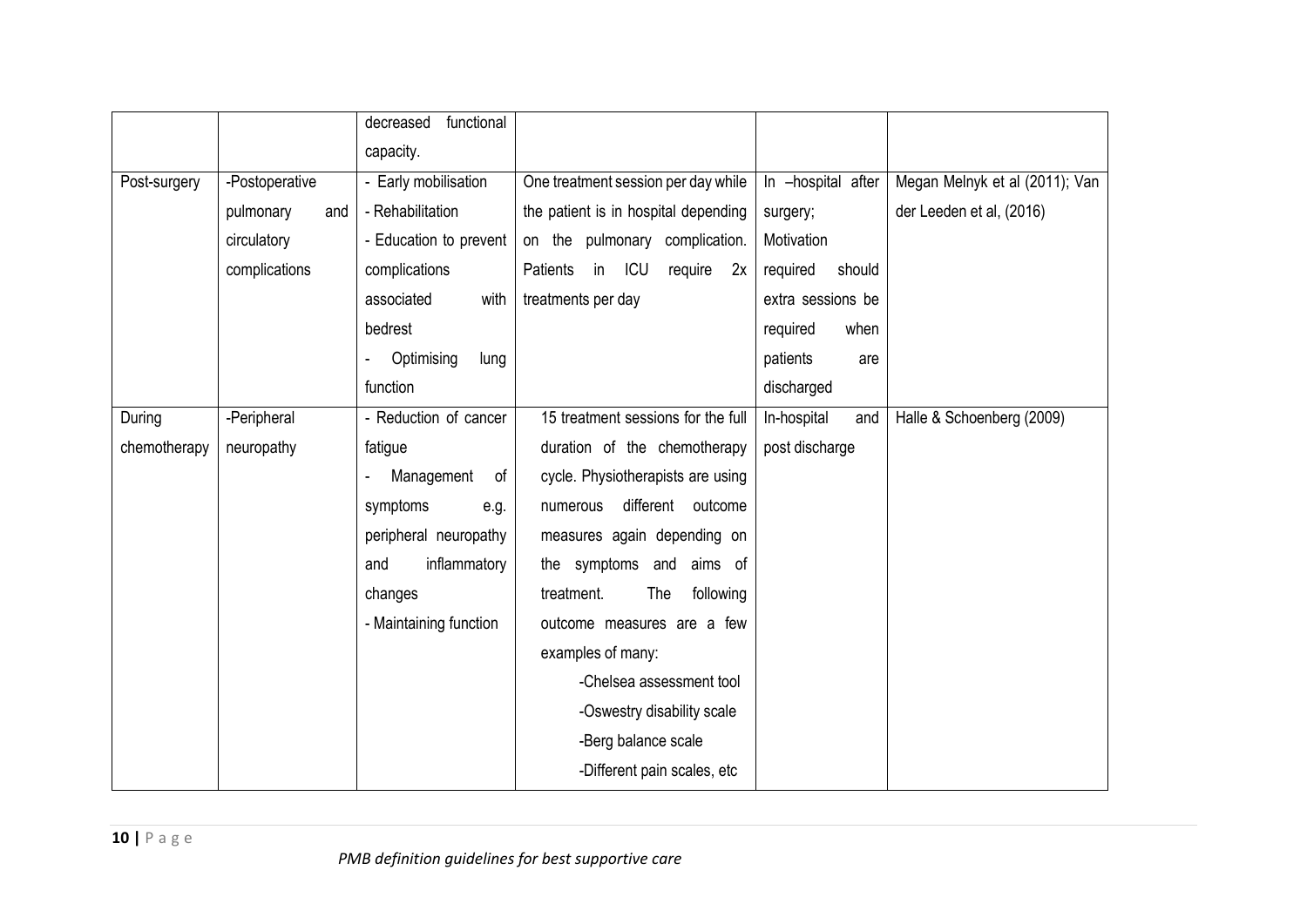| During        | -Radiation<br>fibrosis | Soft tissue and joint    | 8-10 treatments until the symptoms     | In-hospital<br>and | Hojana & Milecki (2014)  |
|---------------|------------------------|--------------------------|----------------------------------------|--------------------|--------------------------|
| radiation     | syndrome of target     | mobilisations<br>to      | resolve                                | post discharge     |                          |
| therapy       | tissues<br>and         | maintain and improve     |                                        |                    |                          |
|               | surrounding healthy    | integrity<br>the<br>and  |                                        |                    |                          |
|               | tissue                 | physiological            |                                        |                    |                          |
|               |                        | properties of the target |                                        |                    |                          |
|               |                        | health<br>tissues,       |                                        |                    |                          |
|               |                        | surrounding tissue and   |                                        |                    |                          |
|               |                        | joints.                  |                                        |                    |                          |
|               |                        |                          |                                        |                    |                          |
| During follow | -Constipation and      | -To prevent and treat    | 15<br>Overall<br>treatments<br>is      | In-hospital<br>and | Orsini et al. (2008)     |
| up period     | other<br>any           | complications,<br>e.g.   | recommended over a follow up           | post discharge     | Meyerhardt et al. (2006) |
|               | complication           | infections,<br>chest     | period of 2 years to cover all aspects |                    | Lee et al. (2005)        |
|               | addressed<br>above     | constipation<br>where    | of treatment mentioned. This should    |                    |                          |
|               | which may arise        | abdominal<br>massage     | include a minimum of 2 sessions per    |                    |                          |
|               |                        | done<br>be<br>to<br>can  | treatment intervention to educate      |                    |                          |
|               |                        | the<br>stimulate<br>bowl | the<br>patient<br>caregivers<br>and    |                    |                          |
|               |                        | action.                  | management techniques e.g. bowl        |                    |                          |
|               |                        | -Prevention<br>οf        | massage techniques, manual lymph       |                    |                          |
|               |                        | bedsores                 | of<br>drainage,<br>application         |                    |                          |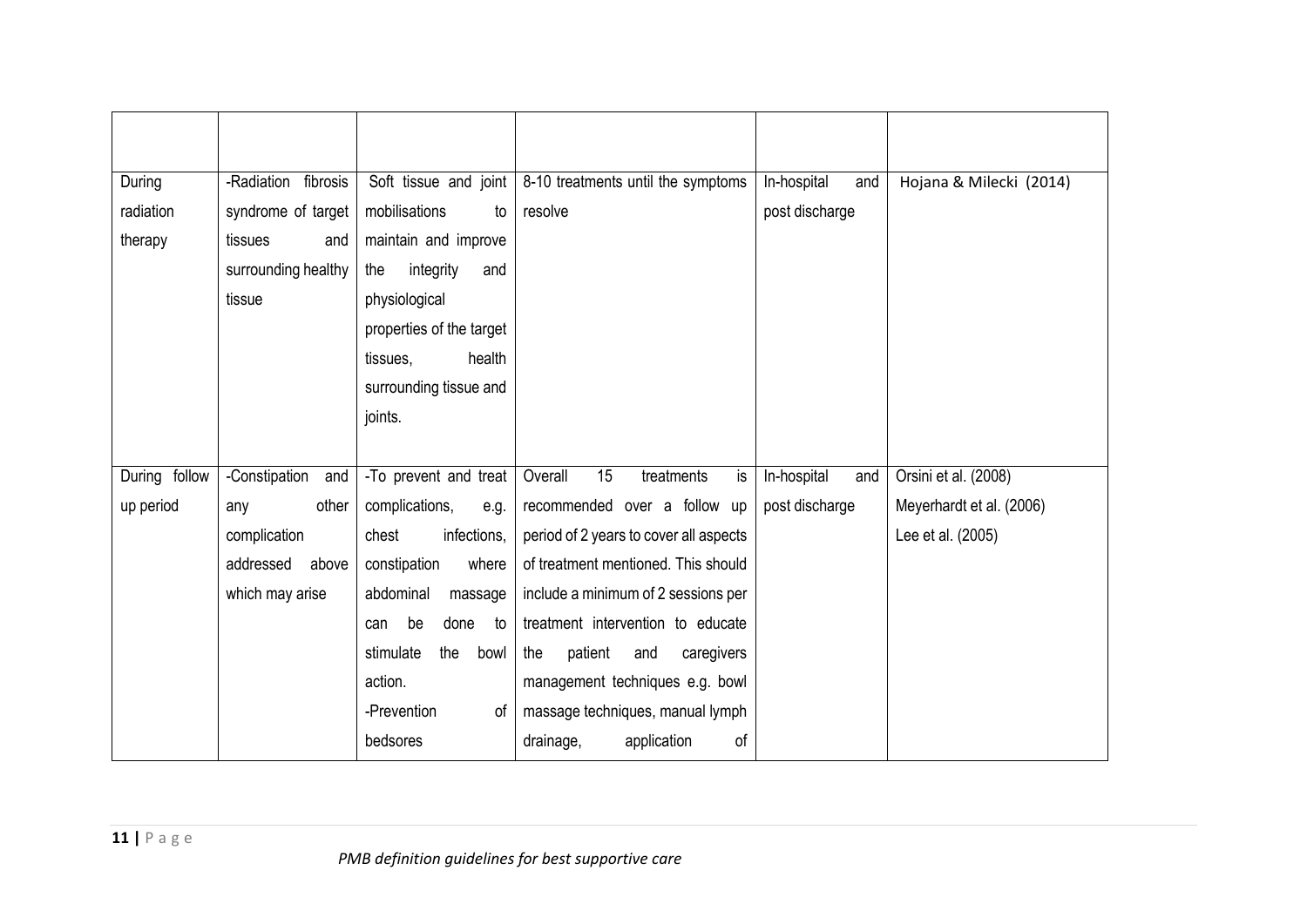| Functional                 | compression | garments | and |  |  |
|----------------------------|-------------|----------|-----|--|--|
| in<br>independence         | exercises.  |          |     |  |  |
| activities of daily living |             |          |     |  |  |
| - Maintain mobility and    |             |          |     |  |  |
| strength as far as         |             |          |     |  |  |
| possible                   |             |          |     |  |  |
|                            |             |          |     |  |  |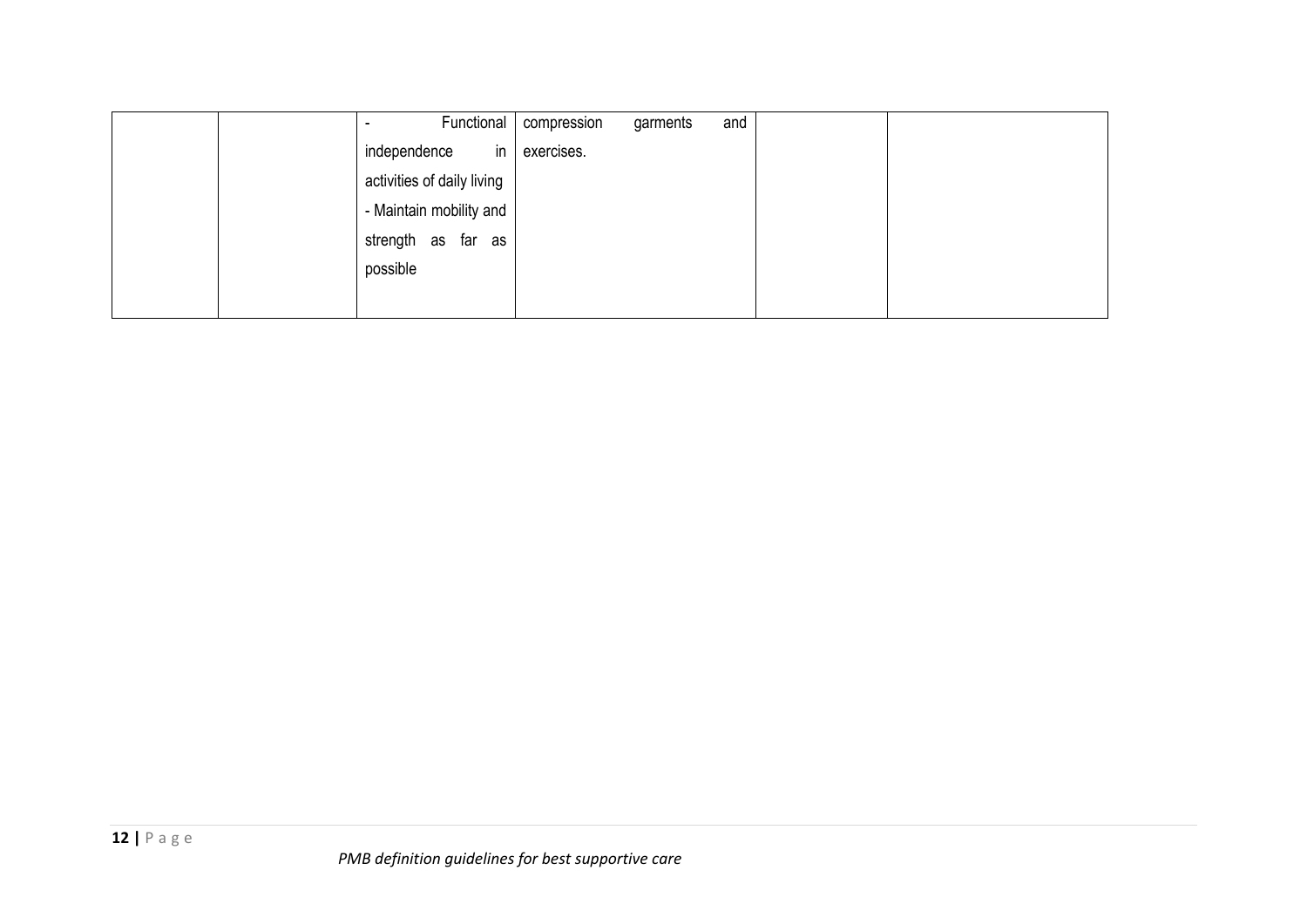#### **9. Neuropsychiatric conditions related to cancer diagnosis**

- 9.1. A diagnosis of cancer presents a catastrophic stressor to which patients and their families would need to adapt (American Psychiatric Association, 2013). The presentation is further complicated by neuropsychiatric disorders that develop at various stages of the illness, which increase mortality and morbidity.
- 9.2. Adjustment disorders are the most common presenting disorders though the prevalence of delirium seems to rise as the malignancies advance. The multiple concerns that arise to fuel these psychological responses include: fear of death, dependency, and disruption in one's social role, to name a few (American Psychiatric Association, 2013). The navigation of the health systems and the cost implications of the needed medical care also bring with it additional burden to patients and their families.
- 9.3. The prevalence of psychiatric disorders in general is at least 50% of all cancer patients, and seems to rise with advanced malignancies (Laoutidis & Mathiak, 2013; Mitchell, Chan, Bhatti, Halton, Grassi & Johansen, 2011). A number of studies have described that at-least two-thirds of patients presented with adjustment disorders and between 10-15 % with major depressive disorders rising to 24% (if pooled with sub-threshold depressive disorders) (Benros, Laursen, Dalton & Mortensen, 2009; Mayr & Schmid, 2010).
- 9.4. 10% present with delirium though the prevalence seems to rise with advanced malignancies. Prevalence for neuropsychiatric disorders is seemingly higher for pancreatic malignancies (as high as 76%) compared to other GIT malignancies possibly due to their reputation of carrying higher mortality rate, and the association with pain especially in advanced stages. This might further be contribution of paraneoplastic effects associated with some of the pancreatic malignancies (Joffe, Rubinow, Denicoff, Maher, Sindelar, 1986; Kelsen, Portenoy, Thaler, Niedzwiecki, Passik & Tao, 1995; Nakano, Wenner, Inagaki, Kugaya, Akechi & Matsuoka, 2002; Yirmiya, Weidenfeld, Pollak, Morag, Morag, Avitsur, Barak, Reichenberg, Cohen, Shavit & Ovadia, 1999).
- 9.5. Some cancer patients also present with post-traumatic stress disorder (PTSD) relating to the distressing recollections during the illness (Rayner, Price, Evans, Valsraj, Hotopf & Higginson, 2011; Pirl, 2004).
- 9.6. Anxiety disorders prevalence contributing about 10 % (Mayr & Schmid, 2010). Although prevalence is seemingly high, there are still patients that do not present because of stigma (Joffe et al, 1986).
- 9.7. The increase in suicidality in GIT malignancies could be accounted for by the increased prevalence of psychiatric disorders but also independently linked to the suffering from pain.
- 9.8. Comprehensive management that includes psychosocial interventions and a wider variety of neurotropic agents need to be made available to cater for the individualisation of care for these patients. Management of neuropsychiatric disorders in cancer patients needs to be prioritized as they increase morbidity and mortality.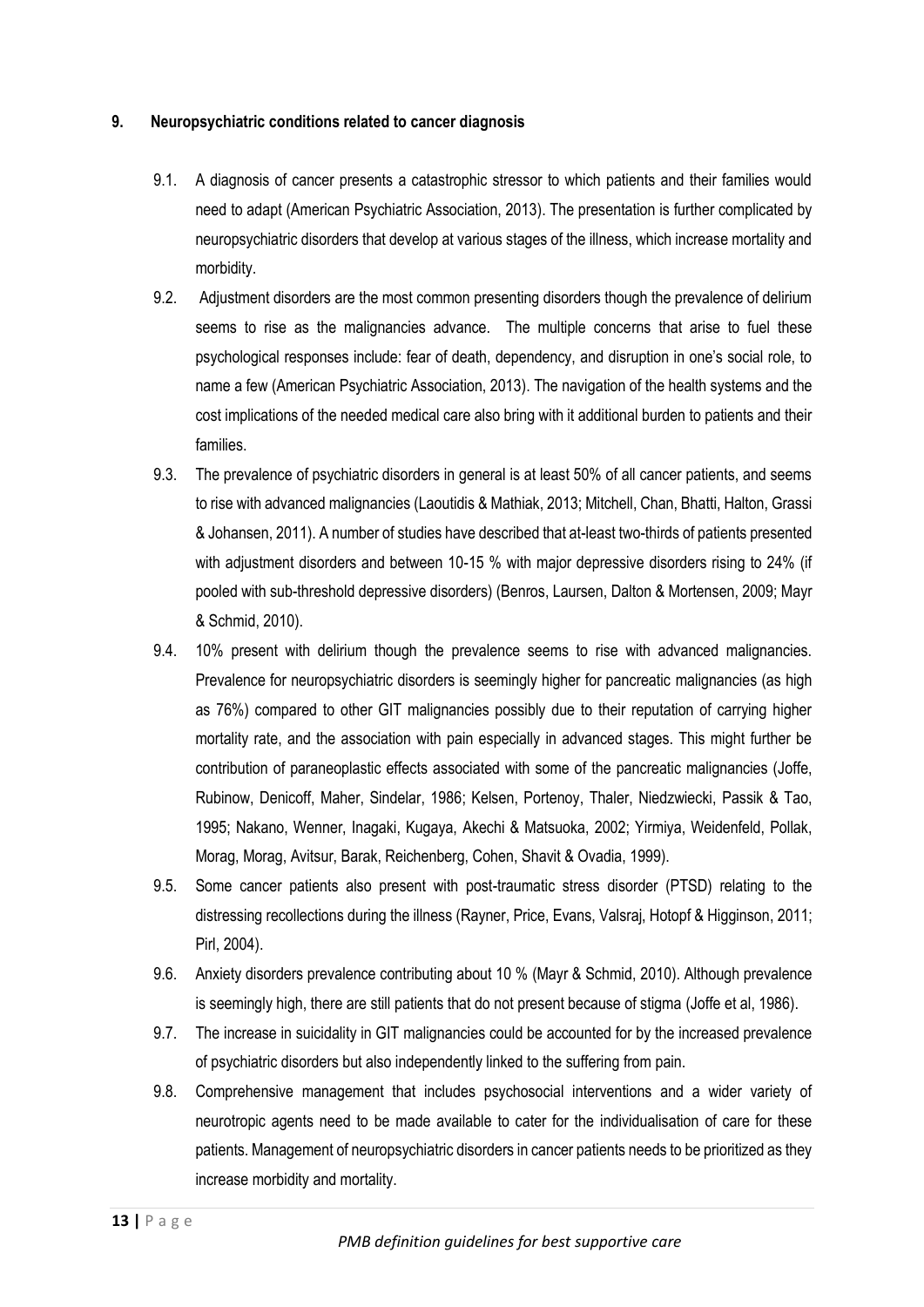- 9.9. It would also appear during the course of the cancer, the psychiatric symptoms either appear or get exacerbated during crisis points (Joffe et al, 1986). These crisis points refer to: initial diagnosis, relapse of the disease, treatment failure and appearance of new or painful symptoms. It is during these cancer crisis points that psychosocial interventions should be employed to reinforce support to patients and families. There has been a significant association demonstrated between depression and pain both of which would negatively affect quality of life (Nakano et al, 2002).
- 9.10. In the background of malignancy it should be emphasised that investigations are central to clarifying diagnosis. Psychiatric disorders due to medical conditions are diagnosed by exclusion. The psychiatric medications used can also cause some changes and as such baseline investigations would be warranted as minimum (Full blood count, Electrolytes, Liver Function Test, ECG, Thyroid Function Test).
- 9.11. All neuro-psychiatric conditions which develop post cancer diagnosis should be managed according to the relevant DTP as shown in the table below.

| <b>Condition</b>          | <b>Recommendations</b>                                                         |
|---------------------------|--------------------------------------------------------------------------------|
| Trauma and stressor       | Manage under 901T – hospital admission for psychotherapy / counselling up to 3 |
| related disorders         | days or up to 12 outpatient psychotherapy / counselling contacts               |
| Depression                | Manage under 902T – Hospital based management up to 3 weeks per year (incl.    |
|                           | electroconvulsive therapy and inpatient psychotherapy) or outpatient           |
|                           | psychotherapy up to 15 contacts                                                |
| Organic mood (affective)  | 910T – Hospital based management up to 3 days                                  |
| disorder                  |                                                                                |
| Psychotic Disorder due to | 184T – Hospital based management up to 3 weeks / year                          |
| another medical condition |                                                                                |
| Anxiety disorders         | 910T - Hospital based management up to 3 days                                  |
| Delirium                  | 910T - Hospital based management up to 3 days                                  |
| Anorexia Nervosa and      | 908T - Hospital-based management up to 3 weeks/year or minimum of 15           |
| Bulimia Nervosa           | outpatient contacts per year                                                   |
| Medication                | Medications would be managed under the appropriate DTP PMB category            |

**Table 3: PMB level of care for neuro-psychiatric conditions post cancer diagnosis**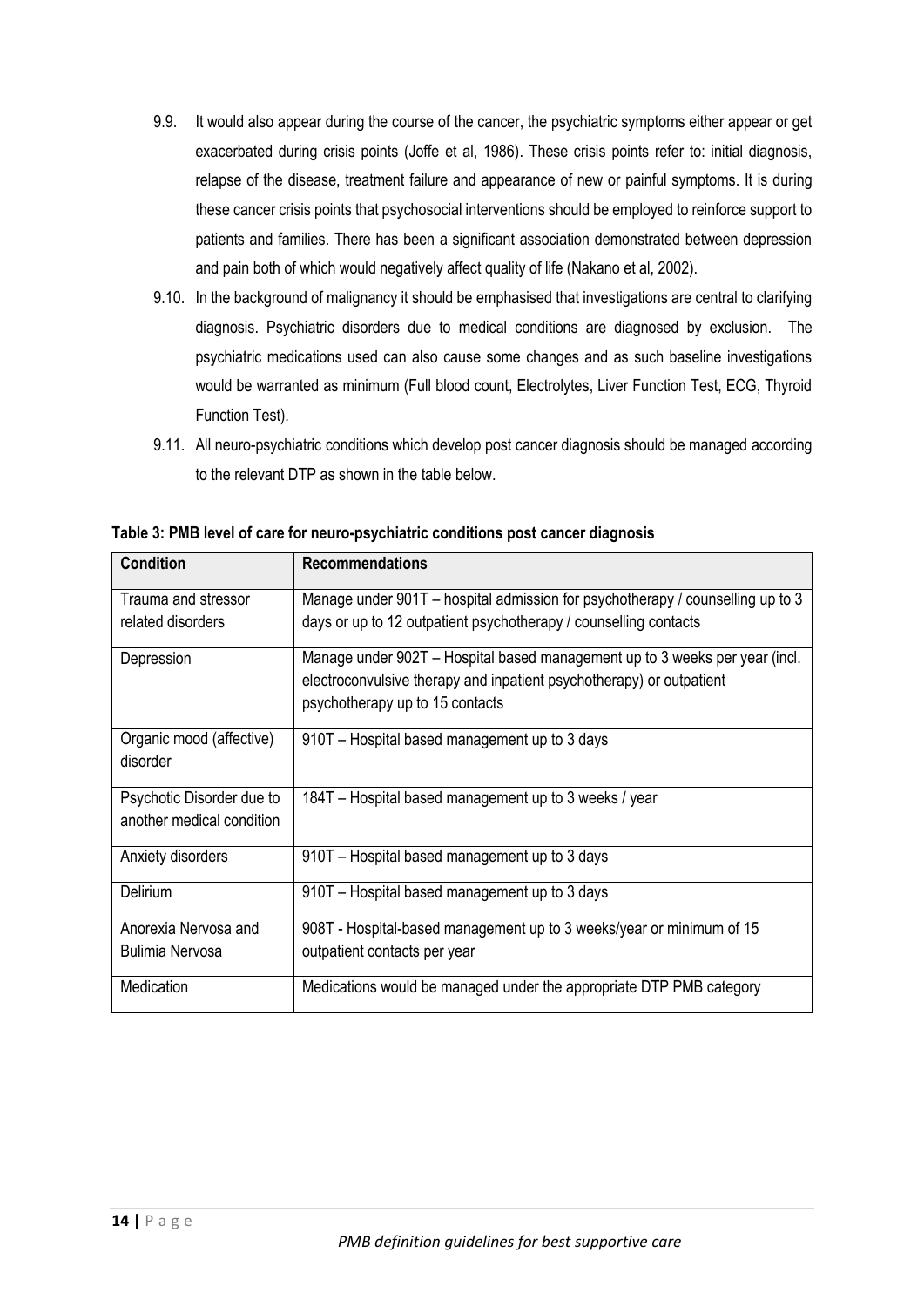#### **10. Nutrition support**

- 10.1. Disease-related malnutrition is recognised to be possibly the most important factor negatively affecting response to and success of cancer therapy (Arendsa, Bodokyb & Bozzettic, 2006; August, Huhmann & the American Society for Parenteral and Enteral Nutrition, 2009; Zhang, GU, & Guo,2012; DiLuzio, Moscatiello & Marchesini, 2000).
- 10.2. The risk of treatment-related toxicity, infectious complications, extended hospital stay, poor surgical and clinical outcomes, and poor wound healing, and significantly increased mortality is increased in patients with disease-related malnutrition. Furthermore, overall healthcare costs are significantly higher in patients with disease-related malnutrition making nutrition support a highly cost-effective intervention (Freijer, Tan & Koopmanschap, 2013).
- 10.3. Oesophageal cancer has traditionally been a disease with poor term outcomes in terms of survival and quality of life. In combination with surgical and pharmacologic therapy, nutrition support has been demonstrated to improve patient tolerance of treatment, quality of life and longer term of outcomes (Miller and Bozeman, 2012)
- 10.4. Up to 50% of patients with gastric cancer have an acute-phase proteins response at the time of diagnosis including patient with upper gastric intestinal (GI) malignancy cells (Barber, Ross, & Fearon, 1999).
- 10.5. Therefore, all major international clinical nutrition societies specifically recommend nutrition support as an essential part of integrated medical management of gastrointestinal cancers.
- 10.6. The fundamental goal of medical nutrition therapy is to provide sufficient energy and protein to maintain or restore nutritional status, avoid loss of lean body mass and support wound healing.
- 10.7. However, with modern insights into nutrition support, nutritional goals have expanded to include modulation of the stress response, maintenance of immune competence, and optimisation of perioperative glucose control, attenuating the hypermetabolic response to surgery and optimising healing (Evans, Martindale & Kiraly, 2014).
- 10.8. The table below provides an outline of indications, nutrition support approach and the indicated product types of nutrition support which are recommended as PMB level of care. This has been developed in line with The National Enteral Practice Guidelines for Adults in South Africa (National Enteral Nutrition Practice Guidelines for Adults. 2016).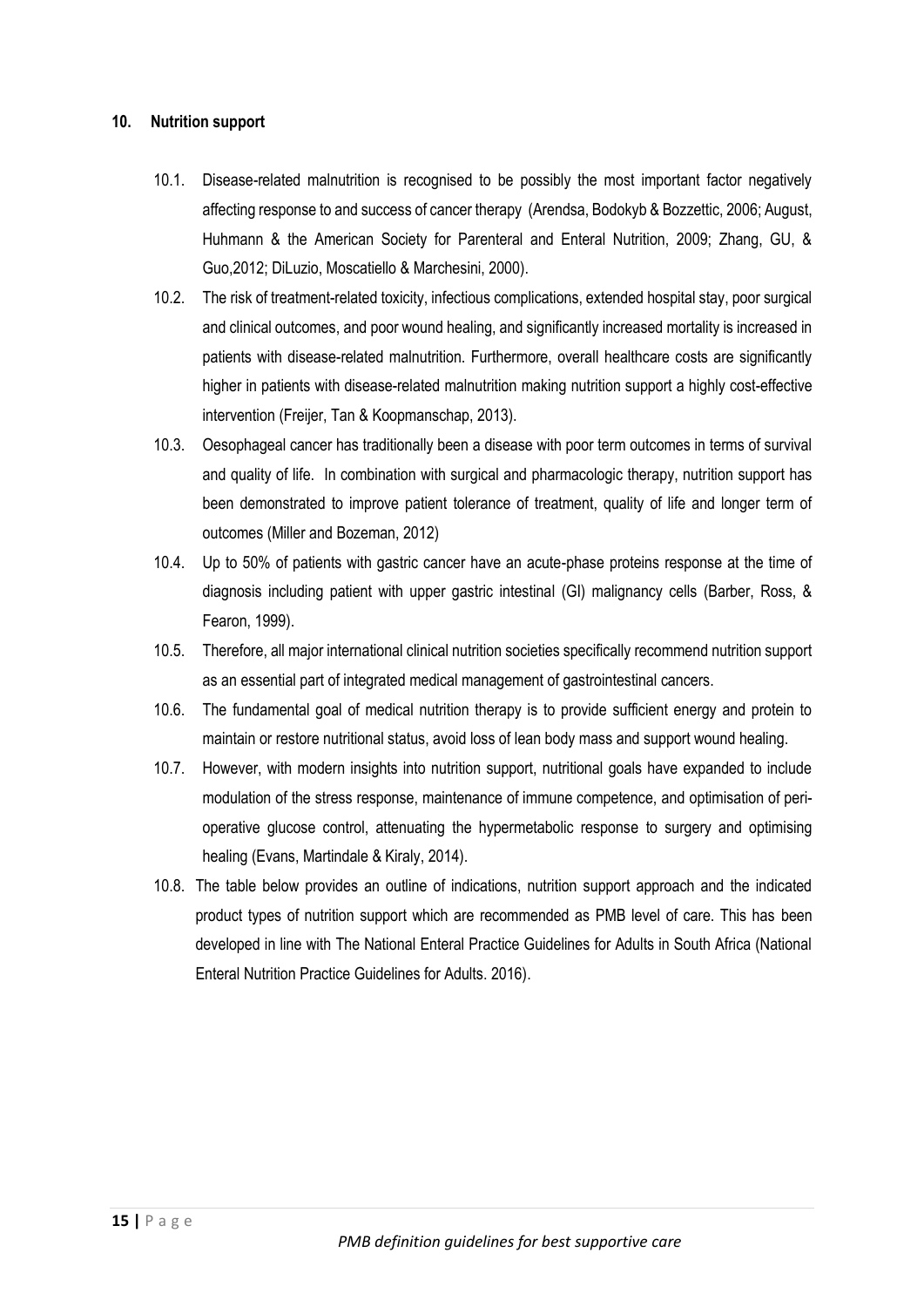**Table 4: Outline of indications, nutrition support approach and indicated product types of nutrition support**

| PRE-OPERATIVE CARBOHYDRATE LOADING  |                                                                                                                |                                                                                                                                                                                                |  |  |  |
|-------------------------------------|----------------------------------------------------------------------------------------------------------------|------------------------------------------------------------------------------------------------------------------------------------------------------------------------------------------------|--|--|--|
| Indication                          |                                                                                                                |                                                                                                                                                                                                |  |  |  |
|                                     |                                                                                                                | For cancer surgery patients taking an oral diet that would otherwise be fasted in the pre-operative period, pre-operative carbohydrate loading is indicated from 24 hours prior up to 2        |  |  |  |
|                                     | hours prior to induction of anaesthetic and immediately on recovery from anaesthesia.                          |                                                                                                                                                                                                |  |  |  |
|                                     |                                                                                                                | Note: This would usually be in-hospital provision if the patient is in hospital from at least 24 hours prior to surgery, but in patients who are admitted to hospital less than 24 hours prior |  |  |  |
|                                     |                                                                                                                | to the procedure, this nutrition product should be provided to the patient beforehand so that pre-operative carbohydrate loading can occur at home prior to admission.                         |  |  |  |
| Indicated product and amount        |                                                                                                                |                                                                                                                                                                                                |  |  |  |
|                                     | A clear fluid, lactose-free, fat-free, carbohydrate-based sip drink                                            |                                                                                                                                                                                                |  |  |  |
| 2 - 4 units required                |                                                                                                                |                                                                                                                                                                                                |  |  |  |
|                                     |                                                                                                                |                                                                                                                                                                                                |  |  |  |
| PERI-OPERATIVE NUTRITION MANAGEMENT |                                                                                                                |                                                                                                                                                                                                |  |  |  |
| <b>Indication</b>                   |                                                                                                                |                                                                                                                                                                                                |  |  |  |
|                                     | For cancer patients scheduled for elective surgery, but not meeting nutritional requirements with normal diet. |                                                                                                                                                                                                |  |  |  |
|                                     |                                                                                                                | Nutrition support provided in this phase of disease management depends on the nutritional status of the patient, the stage of disease and nutrition access route as outlined below.            |  |  |  |
|                                     | Oral intake possible                                                                                           | Oral intake not possible, but enteral route available                                                                                                                                          |  |  |  |
|                                     | For patients undergoing surgery, patients with significant                                                     | For cancer patients undergoing surgery provide enteral nutrition for 5 - 7 days prior to                                                                                                       |  |  |  |
|                                     | disease-related malnutrition require 7-10 days of oral nutrition                                               | surgery,                                                                                                                                                                                       |  |  |  |
|                                     | supplementation with a nutritionally complete sip feed.                                                        | Note: Typically in-hospital                                                                                                                                                                    |  |  |  |
| <b>Pre-operative nutrition</b>      | Note: Typically out-of-hospital                                                                                | <b>AND</b>                                                                                                                                                                                     |  |  |  |

**optimization Indicated product\* and amount** Typically, 2 - 3 units per day of: A fat-free, high energy sip feed OR For high risk cancer patients with disease-related malnutrition provide enteral nutrition for 10-14 days prior to surgery. Note: Typically in hospital, but may be out-of-hospital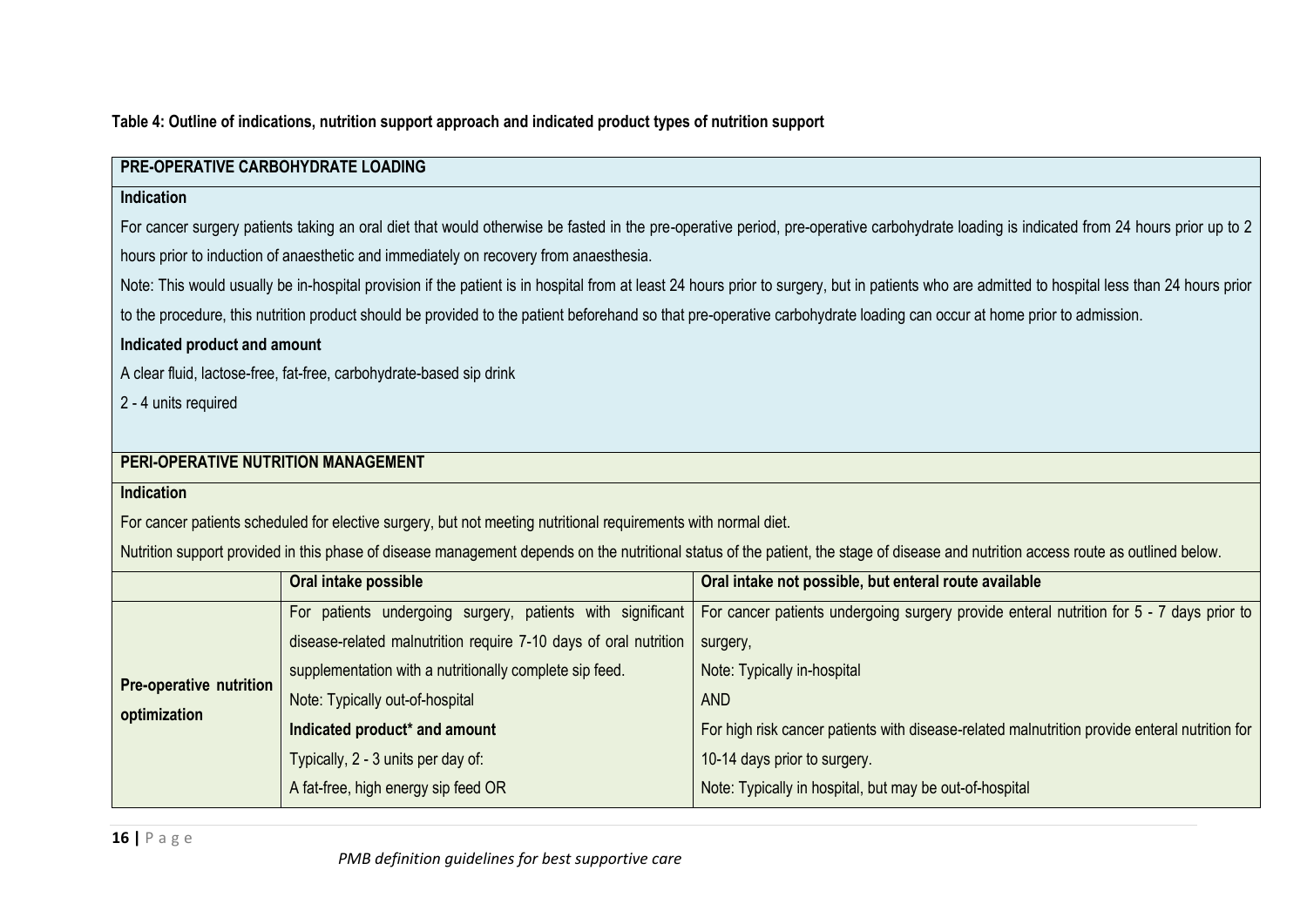|                   | A high energy sip feed (with or without fibre) OR                  | Indicated product* and amount                                                            |
|-------------------|--------------------------------------------------------------------|------------------------------------------------------------------------------------------|
|                   | A high energy, high protein sip feed OR                            | Typically 1 - 2 liters per day of:                                                       |
|                   | A specialized sip feed enriched with EPA/DHA OR                    | A standard enteral feed (with or without fibre) OR                                       |
|                   |                                                                    | A high energy enteral feed (with or without fibre) OR                                    |
|                   |                                                                    | A high protein enteral feed (with or without fibre) OR                                   |
|                   |                                                                    | An enteral feed enriched with EPA/DHA OR                                                 |
|                   |                                                                    | in the case of maldigestion diarrhea associated with pancreatic dysfunction, or where    |
|                   |                                                                    | nutrition is delivered via jejunostomy tube. A pre-digested/hydrolysed enteral feed with |
|                   |                                                                    | <b>MCTs OR</b>                                                                           |
|                   |                                                                    | in the case of diabetes commonly associated with pancreatic cancer                       |
|                   |                                                                    | A diabetic enteral feed                                                                  |
|                   |                                                                    |                                                                                          |
|                   | Oral intake possible                                               | Oral intake not possible, but enteral route available                                    |
|                   | Patients with significant disease-related malnutrition require 7 - | For high risk patients with disease-related malnutrition enteral feeding should continue |
|                   | 10 days of oral nutrition supplementation with a nutritionally     | through the peri-operative period for at least 2-3 days.                                 |
|                   | complete sip feed.                                                 | Note: Typically in hospital                                                              |
|                   | Note: Typically out-of-hospital                                    | Indicated product* and amount                                                            |
| Peri-operative    | Indicated product* and amount                                      | Typically 1 - 2 litres per day of:                                                       |
| nutrition support | Typically, 2 - 3 units per day of:                                 | A standard enteral feed (with or without fibre) OR                                       |
|                   | A fat-free, high energy sip feed OR                                | A high energy enteral feed (with or without fibre) OR                                    |
|                   | A high energy sip feed (with or without fibre) OR                  |                                                                                          |
|                   | A high energy, high protein sip feed OR                            | A high protein enteral feed (with or without fibre) OR                                   |
|                   | A specialized sip feed enriched with EPA/DHA OR                    | An enteral feed enriched with EPA/DHA OR                                                 |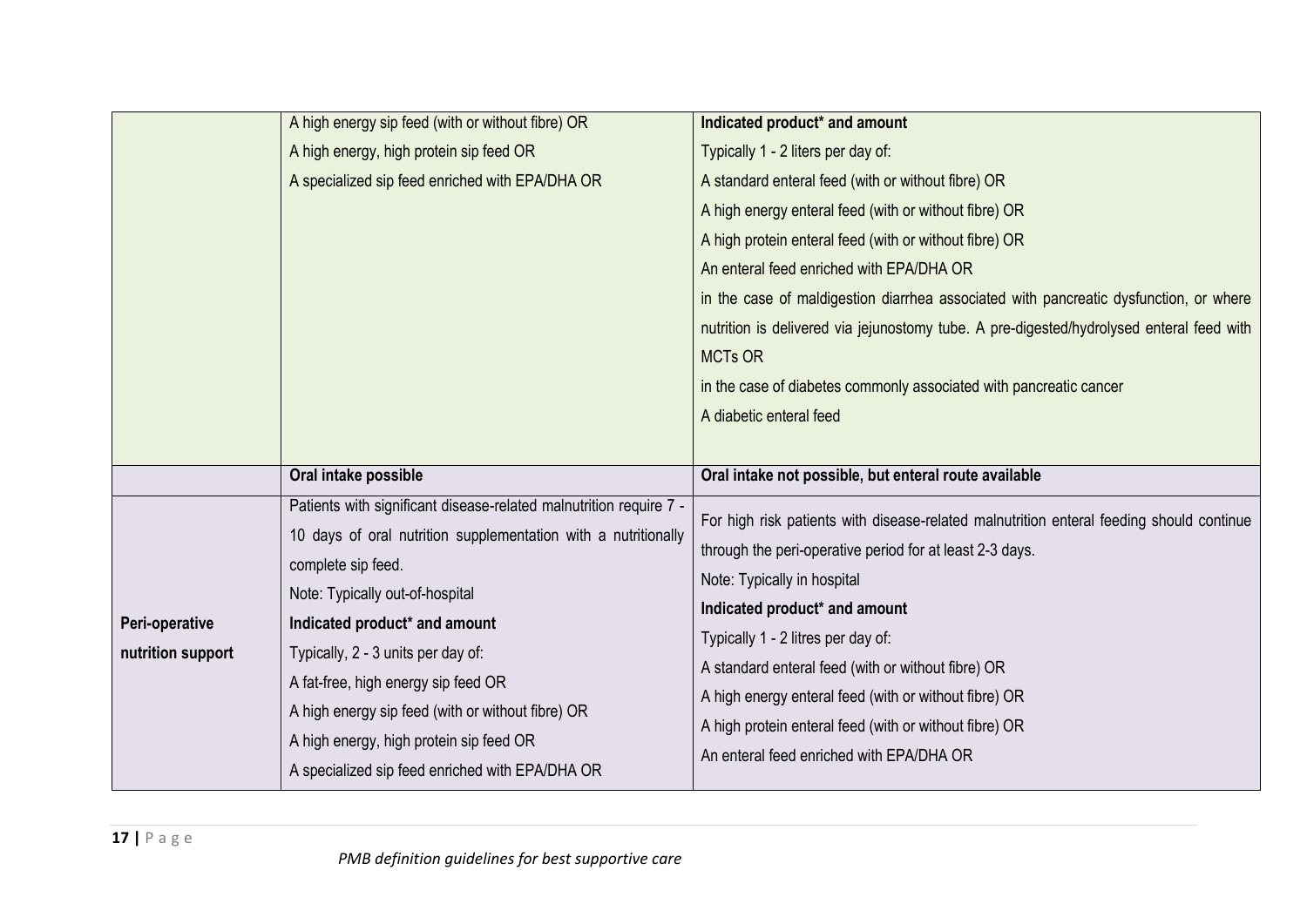|                                                   | A sip feed containing MCTs (since maldigestion and<br>malabsorption may be a feature of pancreatic surgeries)<br>A diabetic sip feed (since diabetes/poor glycaemia control is<br>common in pancreatic cancer, a sip feed specifically designed<br>for diabetic management may be required) | in the case of maldigestion diarrhea associated with pancreatic dysfunction, or where<br>nutrition is delivered via jejunostomy tube. A pre-digested/hydrolysed enteral feed with<br><b>MCTs OR</b><br>in the case of diabetes commonly associated with pancreatic cancer<br>A diabetic enteral feed |
|---------------------------------------------------|---------------------------------------------------------------------------------------------------------------------------------------------------------------------------------------------------------------------------------------------------------------------------------------------|------------------------------------------------------------------------------------------------------------------------------------------------------------------------------------------------------------------------------------------------------------------------------------------------------|
| POST-OPERATIVE NUTRITION MANAGEMENT               |                                                                                                                                                                                                                                                                                             |                                                                                                                                                                                                                                                                                                      |
| <b>Indication</b>                                 |                                                                                                                                                                                                                                                                                             |                                                                                                                                                                                                                                                                                                      |
|                                                   | For patients having undergone surgery and thereafter not meeting nutritional requirements through normal diet.                                                                                                                                                                              |                                                                                                                                                                                                                                                                                                      |
|                                                   |                                                                                                                                                                                                                                                                                             | Nutrition support provided in this phase of disease management depends on the nutritional status of the patient, the stage of disease and nutrition access route as outlined below                                                                                                                   |
| Oral intake possible                              |                                                                                                                                                                                                                                                                                             | Oral intake not possible, but enteral route available                                                                                                                                                                                                                                                |
|                                                   |                                                                                                                                                                                                                                                                                             |                                                                                                                                                                                                                                                                                                      |
|                                                   | For patients not meeting requirements with normal diet following a surgical intervention.                                                                                                                                                                                                   |                                                                                                                                                                                                                                                                                                      |
| Note: Typically out-of-hospital                   |                                                                                                                                                                                                                                                                                             | For high risk patients with disease-related malnutrition enteral feeding should continue for                                                                                                                                                                                                         |
| Indicated product* and amount                     |                                                                                                                                                                                                                                                                                             | at least 10-14 days in the post-operative period if adequate oral intake is not possible.                                                                                                                                                                                                            |
| Typically, 2 - 3 units per day of:                |                                                                                                                                                                                                                                                                                             | Note: May require continuation out-of-hospital                                                                                                                                                                                                                                                       |
| A fat-free, high energy sip feed OR               |                                                                                                                                                                                                                                                                                             | Indicated product* and amount                                                                                                                                                                                                                                                                        |
| A high energy sip feed (with or without fibre) OR |                                                                                                                                                                                                                                                                                             | Typically 1 - 2 liters per day of:                                                                                                                                                                                                                                                                   |
|                                                   |                                                                                                                                                                                                                                                                                             | A standard enteral feed (with or without fibre) OR                                                                                                                                                                                                                                                   |
| A high energy, high protein sip feed OR           |                                                                                                                                                                                                                                                                                             | A high energy enteral feed (with or without fibre) OR                                                                                                                                                                                                                                                |
| A specialized sip feed enriched with EPA/DHA OR   | A sip feed containing MCTs (since maldigestion and malabsorption may be a feature of                                                                                                                                                                                                        | A high protein enteral feed (with or without fibre) OR                                                                                                                                                                                                                                               |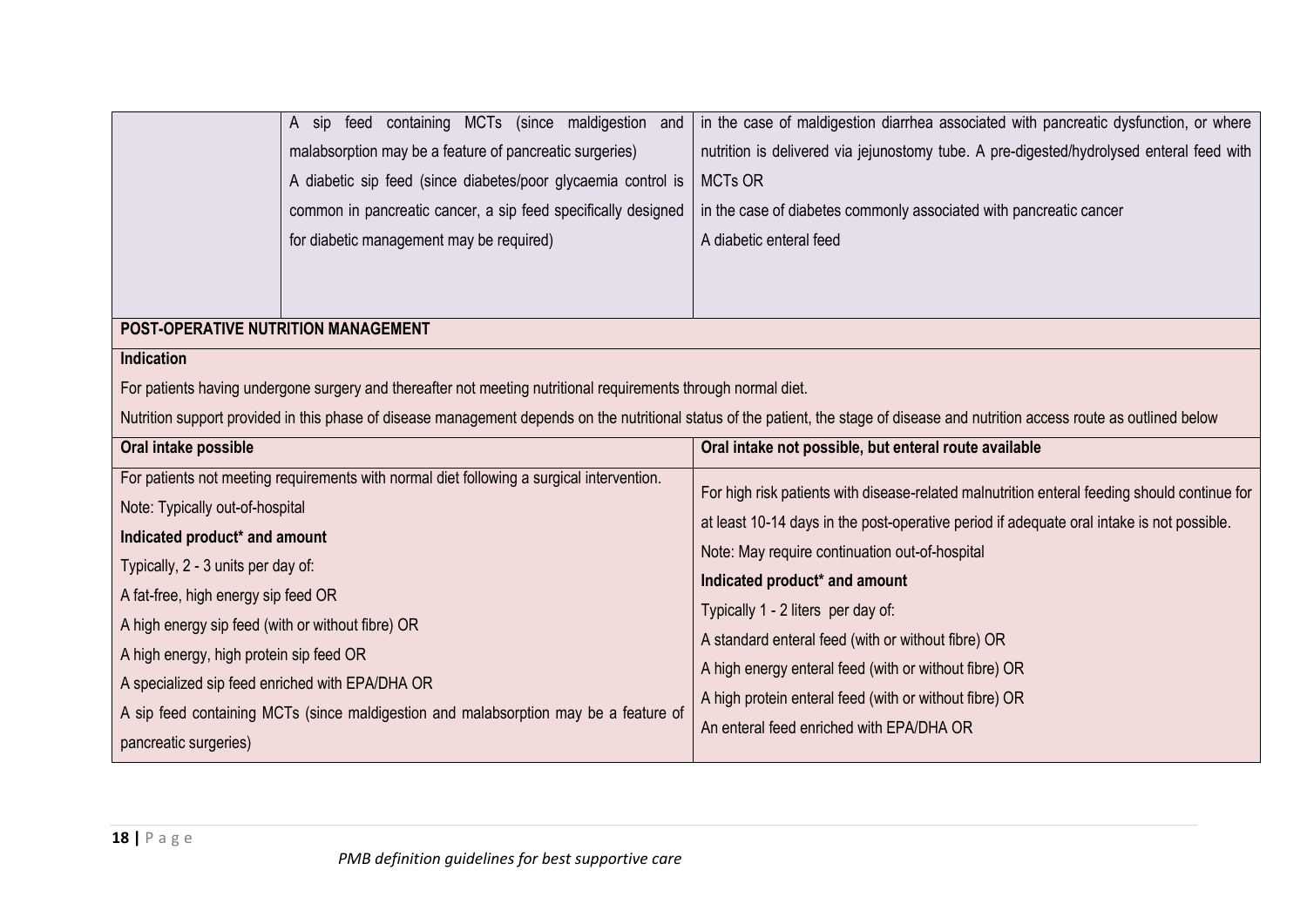| A diabetic sip feed (since diabetes/poor glycaemia control is common in pancreatic cancer,                                                                                         | in the case of maldigestion diarrhea associated with pancreatic dysfunction, or where           |
|------------------------------------------------------------------------------------------------------------------------------------------------------------------------------------|-------------------------------------------------------------------------------------------------|
| a sip feed specifically designed for diabetic management may be required)                                                                                                          | nutrition is delivered via jejunostomy tube. A pre-digested/hydrolysed enteral feed with        |
|                                                                                                                                                                                    | <b>MCTs OR</b>                                                                                  |
|                                                                                                                                                                                    | in the case of diabetes commonly associated with pancreatic cancer                              |
|                                                                                                                                                                                    | A diabetic enteral feed                                                                         |
| NUTRITION MANAGEMENT DURING ONGOING MEDICAL INTERVENTIONS (including chemo- and radiotherapy)                                                                                      |                                                                                                 |
| For patients undergoing various cancer treatment modalities and not meeting nutritional requirements through normal diet.                                                          |                                                                                                 |
| Nutrition support provided in this phase of disease management depends on the nutritional status of the patient, the stage of disease and nutrition access route as outlined below |                                                                                                 |
| Oral intake possible                                                                                                                                                               | Oral intake not possible, but enteral route available                                           |
| For patients not meeting full nutritional requirements with normal diet, for the purpose of                                                                                        | Indicated during ongoing cancer therapy where normal diet is inadequate due to                  |
| increasing intake and preventing therapy-associated weight loss and interruption of therapy.                                                                                       | overwhelming symptoms of dysphagia, to minimise weight loss. Enteral nutrition therapy          |
| Note: Typically out-of-hospital                                                                                                                                                    | may continue in the hospital setting, or long term in the home setting for late stage patients, |
| Indicated product* and amount                                                                                                                                                      | usually using gastrostomy access.                                                               |
| Typically, 2 - 3 units per day of:                                                                                                                                                 | Note: Mainly out-of-hospital                                                                    |
| A fat-free, high energy sip feed OR                                                                                                                                                | Indicated product* and amount                                                                   |
| A high energy sip feed (with or without fire) OR                                                                                                                                   | Typically 1 - 2 liters per day of:                                                              |
| A high energy, high protein sip feed OR                                                                                                                                            | A standard enteral feed (with or without fibre) OR                                              |
| A specialized sip feed enriched with EPA/DHA OR                                                                                                                                    | A high energy enteral feed (with or without fibre) OR                                           |
| A sip feed containing MCTs (since maldigestion and malabsorption may be a feature of                                                                                               | A high protein enteral feed (with or without fibre) OR                                          |
| pancreatic surgeries)                                                                                                                                                              | In the case of maldigestion diarrhea associated with pancreatic dysfunction, or where           |
| A diabetic sip feed (since diabetes/poor glycaemia control is common in pancreatic cancer,                                                                                         | nutrition is delivered via jejunostomy tube. A pre-digested/hydrolysed enteral feed with        |
| a sip feed specifically designed for diabetic management may be required)                                                                                                          | <b>MCTs OR</b>                                                                                  |
|                                                                                                                                                                                    | In the case of diabetes commonly associated with pancreatic cancer                              |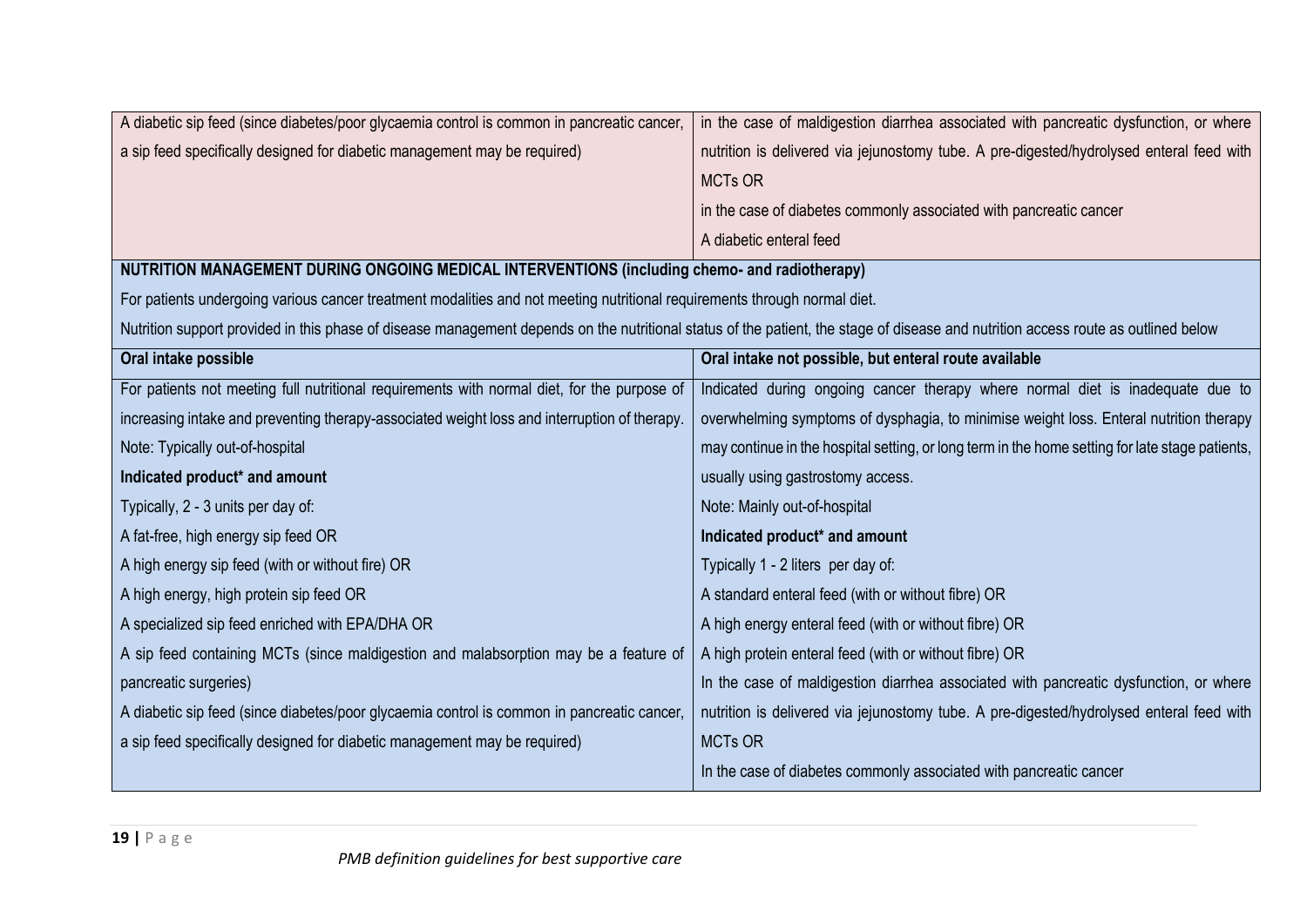|                                                                                                                                                                                    | A diabetic enteral feed |  |
|------------------------------------------------------------------------------------------------------------------------------------------------------------------------------------|-------------------------|--|
| IN ALL PHASES OF THE NUTRITION SUPPORT JOURNEY                                                                                                                                     |                         |  |
| Patients may require supplementation of one of the macronutrients in isolation, which can be achieved using supplementation with a modular macronutrient (protein, carbohydrate or |                         |  |
| fat) medical nutrition module used in addition to the medical nutrition product prescribed.                                                                                        |                         |  |

| Consults with Dietitian for Gastrointestinal Cancers (Oesophageal, Gastric, Pancreatic and Colorectal) |                            |                                 |                                  |                             |                                  |
|--------------------------------------------------------------------------------------------------------|----------------------------|---------------------------------|----------------------------------|-----------------------------|----------------------------------|
|                                                                                                        | Pre-operative carbohydrate | Pre-operative nutrition         | Peri-operative nutrition support | Post-operative nutrition    | Nutrition support during ongoing |
|                                                                                                        | loading                    | optimisation                    |                                  | support                     | medical interventions (including |
|                                                                                                        |                            |                                 |                                  |                             | chemo- and radiotherapy)         |
| Out-patient and                                                                                        | consult                    | Early stage or good nutritional | Early stage or good nutritional  | Early stage or good         | Early stage or good nutritional  |
| follow-up consults                                                                                     |                            | status: 1 consult during        | status: 2 per month              | nutritional status: 1-2 per | status: 1-2 per month            |
| with dietitian required                                                                                |                            | preparation/work-up for         | Late stage or disease-related    | month                       | Late stage or disease-related    |
|                                                                                                        |                            | surgery                         | malnutrition: Weekly             | Late stage or disease-      | malnutrition: Weekly             |
|                                                                                                        |                            | Late stage or disease-related   |                                  | related malnutrition:       |                                  |
|                                                                                                        |                            | malnutrition: Weekly during     |                                  | Weekly                      |                                  |
|                                                                                                        |                            | work-up for surgery             |                                  |                             |                                  |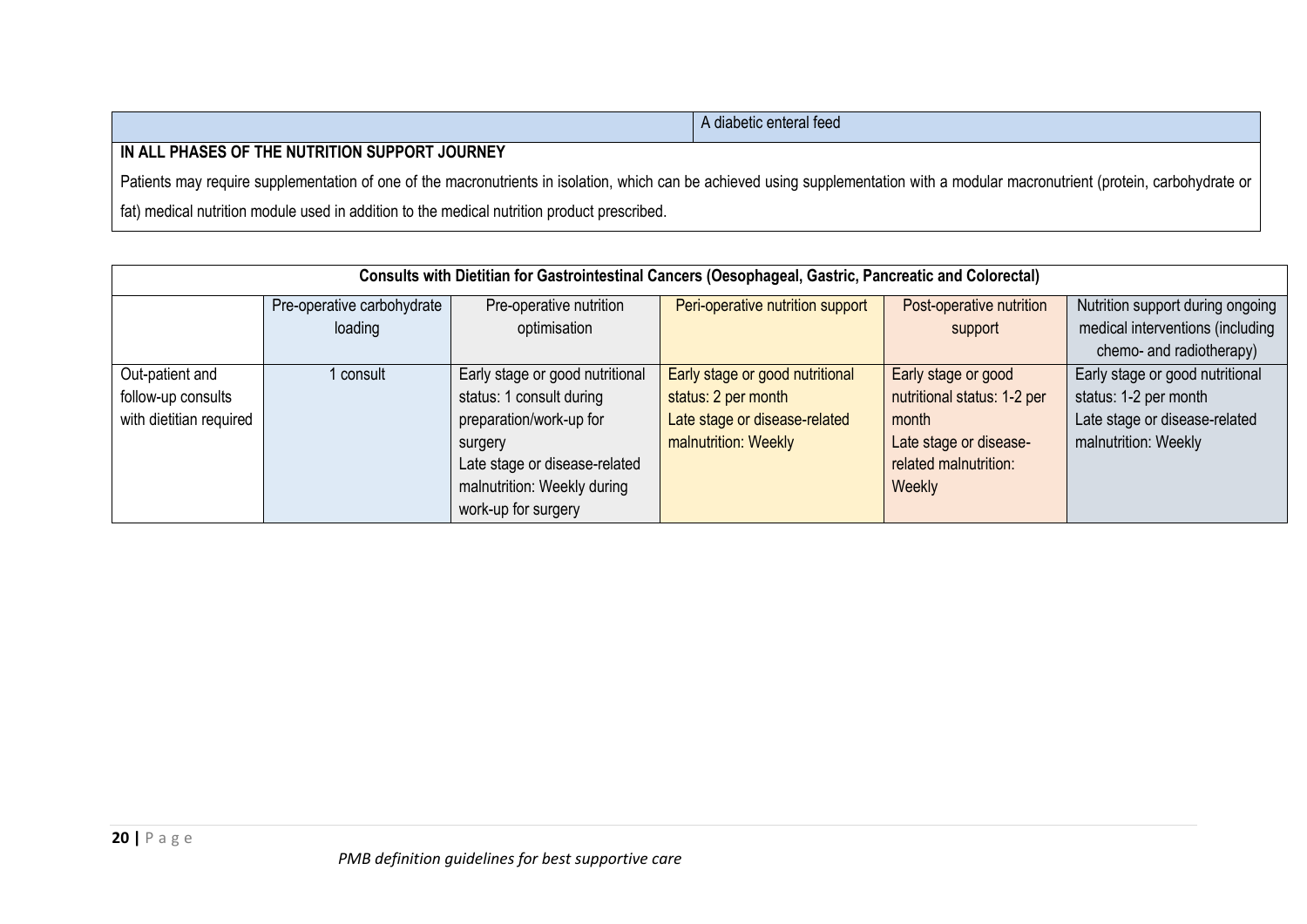#### **11. Pain Management for Cancer**

- 11.1. Most, if not all patients with cancer will experience pain during the course of their disease or treatment process. Pain will significantly impact on the patients quality of life, and in long-term cancer survivors, the pain can become persistent and chronic.
- 11.2. The right to pain relief is considered by many experts as a basic human right. Pain management for cancer patients should be aimed at improving patients' quality of life and reducing suffering.
- 11.3. Pain management must be addressed in a comprehensive, multidisciplinary way to ensure that patients are managed using a bio-psycho-social approach.
- 11.4. Pharmacological interventions, non-pharmacological interventions and oncology specific (e.g. chemotherapy, radiation therapy) are all components which need consideration for management of cancer pain.
- 11.5. The South African Cancer pain working group developed guidelines for the management of cancer pain and these are summarized in the diagram below. (Chetty, Baalbergen, Bhigjee, Kamerman, Ouma, Raath, Raff, Salduker & Afr, 2012; South African Cancer Pain Working Group, 2015).
- 11.6. Paracetamol is a basic drug that should always be available in the first step to management of nociceptive cancer pain. Non-steroidal Anti-Inflammatory Drugs (NSAIDs), for example ibuprofen, can be added on to paracetamol.
- 11.7. Opioids are indicated for both nociceptive and severe neuropathic pain. A weak opioid (for example tramadol or codeine) and strong opioid (for example morphine) are recommended as PMB level of care.
- 11.8. Drugs used specifically for neuropathic pain (α2δ-ligand calcium channel blockers, SNRI's and TCA's) should be available subject to scheme formularies.
- 11.9. Non-pharmacological interventions recommended as PMB level of care includes:
- Non-surgical pain management interventions e.g. Neurolytic ablation procedures or implantation of temporary analgesic pumps
- The implantation of temporary analgesics pumps is PMB level of care only under specialist motivation.
- Access to psychological interventions including group support therapy
- **Physiotherapy**
- Occupational therapy
- 11.10. Although complementary interventions are shown in the diagram below, these are not considered PMB level of care.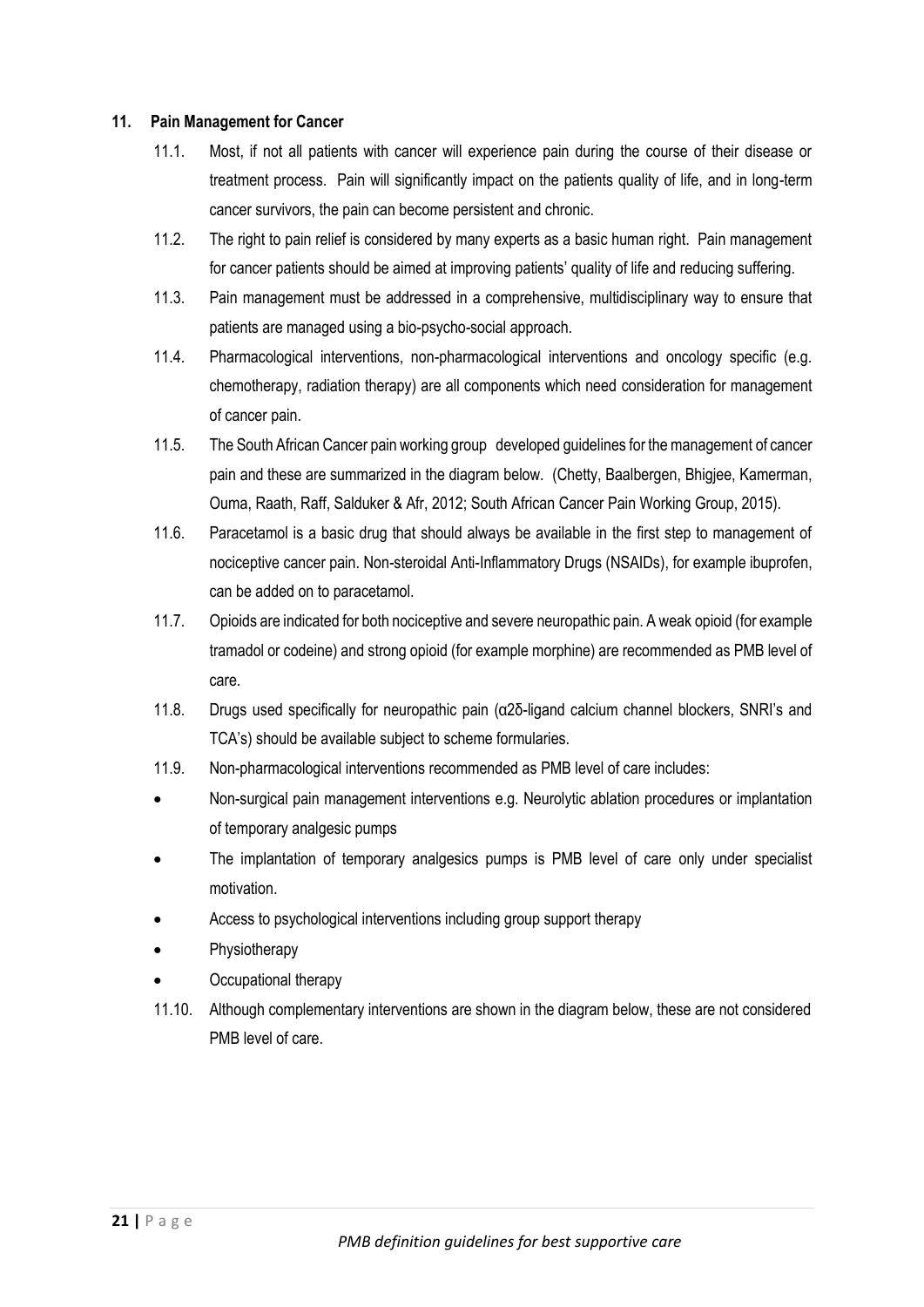

**Stepwise Healthcare Interventions for Pain (SHIP)** 

pharmacotherapeutic approach to neuropathic pain (right). Mixed pain may require a combination of treatments from both sides of the diagram. Communication, counselling and patient education should be initiated at the first consultation and continued throughout the duration of management. Other psychosocial interventions (social interaction, spiritual counselling, recreational activities, relaxation therapy, imagery), nonpharmacological approaches to pain management and specific interventions for the cancer should be initiated at any step when they are indicated or where they will improve the patient's quality of life. See text for details. †Rational combinations for neuropathic pain are amitriptyline +  $\alpha_2\delta$  ligands, or SNRI +  $\alpha_2\delta$  ligands. NSAID: nonsteroidal anti-inflammatory drug;  $\alpha_2\delta$  ligand: gabapentin or pregabalin; SNRI: serotonin noradrenalin reuptake inhibitor (duloxetine or venlafaxine); TENS: transcutaneous electrical nerve stimulation. @2015 South African Cancer Pain Working Group.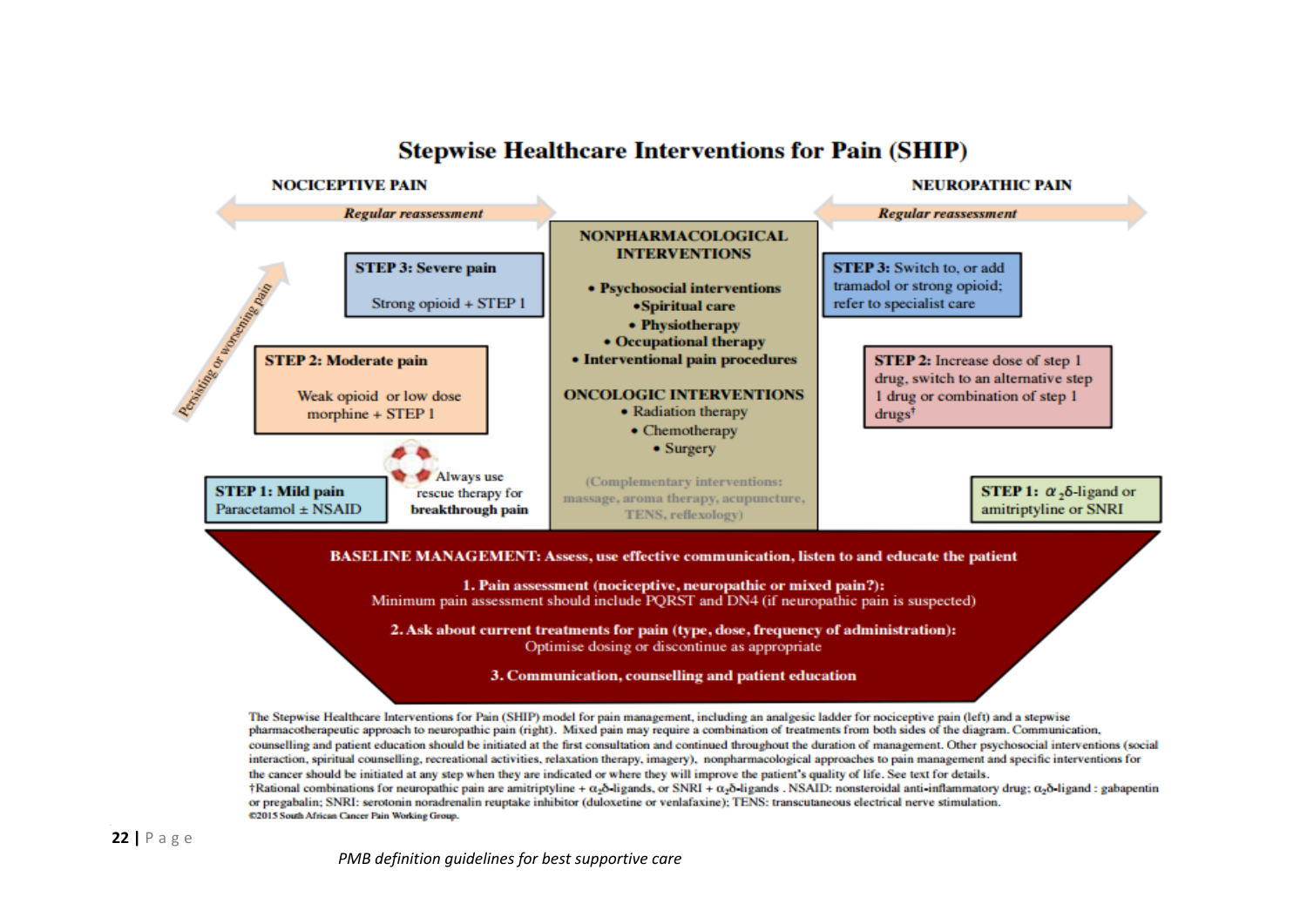#### **12. References**

Akl, E.A., Kahale, L.A., Ballout, R.A., Barba, M., Yosuico, V.E.D., Van Doormaal, F.F., Middeldorp, S., Bryant, A. & Schünemann, H. 2014. Parenteral anticoagulation in ambulatory patients with cancer. *Cochrane Database of Systematic Reviews* 12, p. Art. No.:CD006652.

Akl, E.A., Kahale, L.A., Barba, M., Neumann, I., Labedi, N., Terrenato, I., Sperati, F., Muti, P. & Schünemann H. 2014. Anticoagulation for the long-termtreatment of venous thromboembolism in patients with cancer. *Cochrane Database of Systematic Reviews*, 7, p. Art. No.:CD006650.

Akl, E.A., Kahale, L.A., Neumann, I., Barba, M., Sperati, F., Terrenato, I., Muti, P. & Schünemann, H. 2014. Anticoagulation for the initial treatment of venous thromboembolism in patients with cancer. *Cochrane Database of Systematic Reviews*, 6, p. Art. No.: CD006649.

American Psychiatric Association, 2013, *Diagnostic and statistical manual of mental* disorders (5th ed.) doi:10.1176/appi.books.9780890425596.295735

Andreyev, J., Ross, P., Donnellan, C., Lennan, E., Leonard, P., Waters, C., Wedlake, L., Bridgewater, J., Glynne-Jones, R., Allum, W., Chau, I., Wilson, R. & Ferry, D. 2014. Guidance on the management of diarrhoea during cancer chemotherapy. *Lancet Oncology*, 15(10): 447-60.

Arai, M., Matsumura, T., Okimoto, K., Oyamada, A., Saito, K., Minemura, S., Maruoka, D., Tanaka, T., Nakagawa, T., Katsuno, T. & Yokosuka, O. 2014. Two-week treatment with proton pump inhibitor is sufficient for healing post endoscopic submucosal dissection ulcers. *World Journal of Gastroenterology*, 20(43): 16318-22.

Arendsa,J., Bodokyb, G. & Bozzettic, K. 2006. ESPEN Guidelines on Enteral Nutrition. *Non-surgical oncology Clinical Nutrition*, 25: 245–259

Ashley, S. 2016. Postgastrectomy complications. [ed.] Soybel D. Version 3, *Uptodate*, 2016.

August, D.A., Huhmann, M.B. and the American Society for Parenteral and Enteral Nutrition. 2009. Clinical Guidelines: Nutrition Support Therapy During Adult Anticancer Treatment and in Hematopoietic Cell Transplantation. *Journal of parenteral and enteral nutrition*, 33(5): 472-500

Banaszkiewicz, Z., Woda, L.P., Zwoliński, T., Tojek, K., Jarmocik, P. & Jawień, A. 2015. Intestinal stoma in patients with colorectal cancer from the perspective of 20-year period of clinical observation. *Przeglad Gastroenterologiczny*, 10 (1): 23–27.

Barber, M.D., Ross, J.A. & Fearon, K.C. 1999 . Cancer cachexia. *Surgical Oncology,* 8: 133 -41.

Benros, M.E., Laursen, T.M., Dalton, S.O. & Mortensen, P.B. 2009. Psychiatric disorder as a first manifestation of cancer: A 10-year population-based study. *International Journal of Cancer*, 124(12): 2917–22.

Brunetti, N.D., Gesuete, E., De Gennaro, L., Correale, M., Caldarola, P., Gaglione, A. & Di Biase, M. 2016. Direct oral anti-coagulants compared with vitamin-K inhibitors and low-molecular-weight-heparin for the prevention of venous thromboembolism in patients with cancer: A meta-analysis study. *International Journal of Cardiology*, 230:214-221

Chetty, S., Baalbergen, E., Bhigjee, A.I., Kamerman, P., Ouma, O., Raath, R., Raff, M., Salduker, S. & Afr, S. 2012. SA Neuropathic Pain Guidelines. *South African Medical Journal*, 102(5):312-325

Coros, M.F., Sorlea, S., Hintea, A., Georgescu, R., Crăciun, C. & Pascarenco, G. 2016. Indications of a Defunctioning Stoma in Colorectal Anastomosis - Our Experience and Review of the Literature. *Chirurgia*, 111(2): 138-143.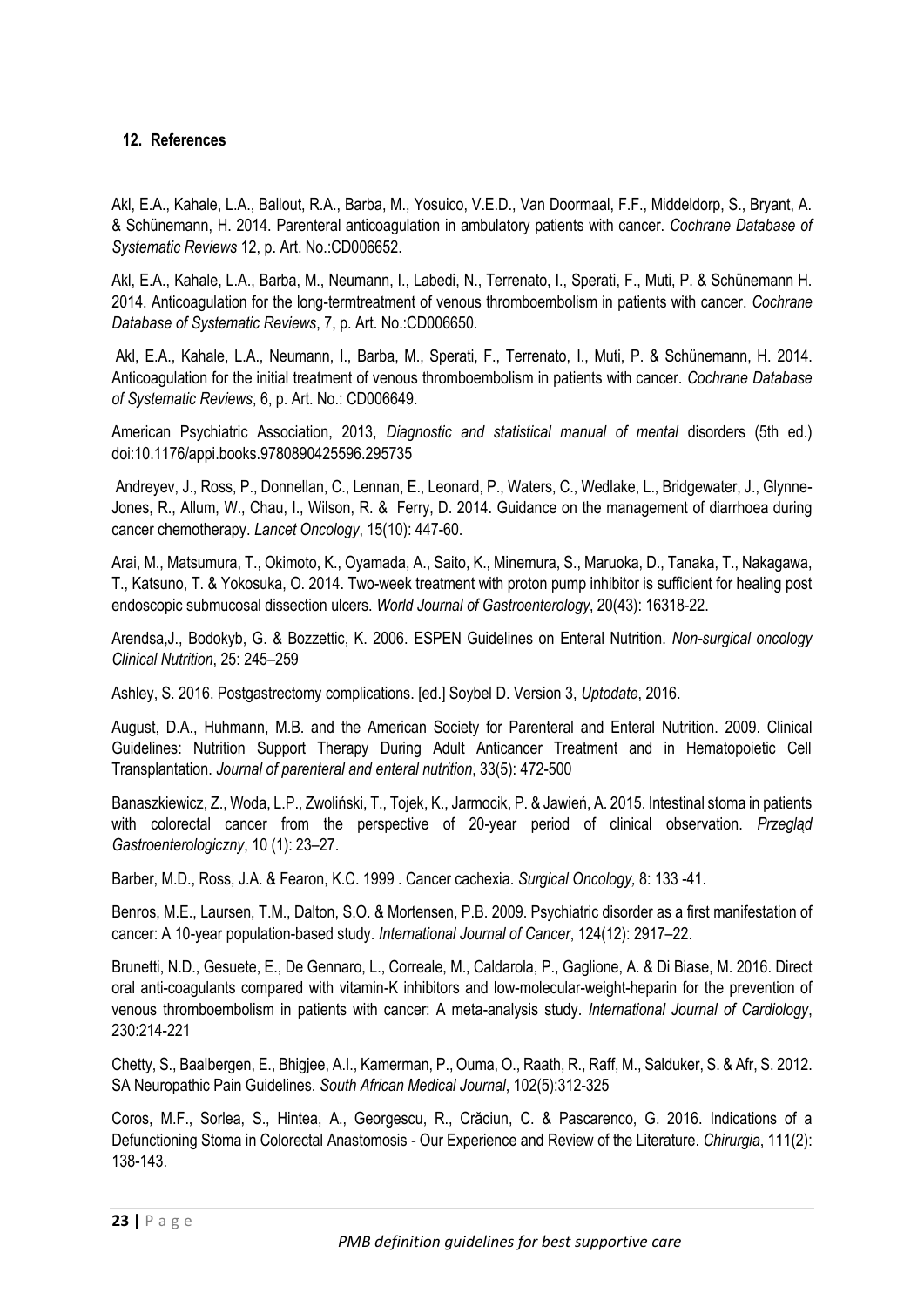Däster, S., Soysal, S.D & Stoll, L. 2014. Long-Term Quality of Life after Ivor Lewis Esophagectomy for Esophageal Cancer. *World Journal of Surgery*, 38(9): 2345-51.

Evans, D.G., Martindale, R.G. & Kiraly, L.N. 2014. Nutrition Optimisation prior to surgery. Nutrition in *Clinical Practice*, 29(1):10-21.

Freijer, K., Tan, S.S. & Koopmanschap, M.A. 2013. The economic costs of disease-related malnutrition. *Clinical Nutrition,* 32(1): 136-141.

Ha, S.I., Kim, K. & Kim, J.S. 2016. The influence of symptoms on quality of life among patients who have undergone oesophageal cancer surgery. *European Journal of Oncology Nursing*, 24:13-19.

Halle, M. & Schoenberg, M.H. 2009. Physical Activity in the Prevention and Treatment of Colorectal Carcinoma. *Deutsches Ärzteblatt International*: 106(44): 722–7.

Hesketh, P.J., Bohlke, K., Lyman, G.H., Basch, E., Chesney, M., Clark-Snow, R.A., Danso, M.A., Jordan, K., Somerfield, M.R. & Kris, M.G. 2016. Antiemetics: American Society of Clinical Oncology Focused Guideline Update. *Journal of Clinical Oncology*, 34 (4):381-6.

Hoff, P.M., Saragiotto, D.F., Barrios, C.H., del Giglio, A., Coutinho, A.K., Andrade, A.C., Dutra, C., Forones, N.M., Correa, M., Portella Mdo, S., Passos, V.Q., Chinen, R.N. & Van Eyll, B. 2014. Randomized phase III trial exploring the use of long-acting release octreotide in the prevention of chemotherapy-induced diarrhea in patients with colorectal cancer: the LARCID trial. *Journal of Clinical Oncology*, 32 (10):1006-11.

International Ostomy Association World Council Charter of Ostomates Rights. June 1993. Revised 1997, 2004 and 2007.

Joffe, R.T., Rubinow, D.R., Denicoff, K.D., Maher, M., Sindelar, W.F. 1986. Depression and Carcinoma of the pancreas. *General Hospital Psychiatry*, 8:241–5.

Johansson, J., Oberg, S. & Wenner, J. 2009. Impact of proton pump inhibitors on benign anastomotic stricture formations after esophagectomy and gastric tube reconstruction: results from a randomized clinical trial. *Annals of Surgery*, 250 (5): 667-673.

Katarzyna Hojana, K. & Milecki, P. 2014. Opportunities for rehabilitation of patients with radiation fibrosis syndrome. *Reports of practical oncology and radiotherapy*, 19:1–6

Kelsen, D.P., Portenoy, R.K., Thaler, H.T., Niedzwiecki, D., Passik, S.D. & Tao, Y. 1995. Pain and depression in patients with newly diagnosed pancreas cancer. *Journal of Clinical Oncology*: 13(3): 748–55.

Laoutidis, Z.G. and Mathiak, K. 2013. Antidepressants in the treatment of depression/depressive symptoms in cancer patients: a systematic review and meta-analysis. *Biomed Central: Psychiatry, 13*(140)

Lippincott, W and Wilkins, K. 2009. *Sadock's Comprehensive Textbook of Psychiatry*, Ninth Edition: p. 2314-2353

Lyman, G.H., Bohlke, K., Khorana, A.A., Kuderer, N.M., Lee, A.Y., Arcelus, J.I., Balaban, E.P., Clarke, J.M., Flowers, C.R., Francis, C.W., Gates, L.E., Kakkar, A.K., Key, N.S., Levine, M.N. & Liebman, H.A. 2015. American Society of Clinical Oncology. Venous thromboembolism prophylaxis and treatment in patients with cancer: American society of clinical oncology clinical practice guideline update 2014. *Journal of Clinical Oncology*, 33(6): 654-6.

Malmström, M., Klefsgard, R., Ivarsson, B., Roman, M. &Johansson, J. 2015. Quality of life measurements as an indicator for timing of support after oesophagectomy for cancer: a prospective study. *Biomed Central: Health Services Research*, 15:96.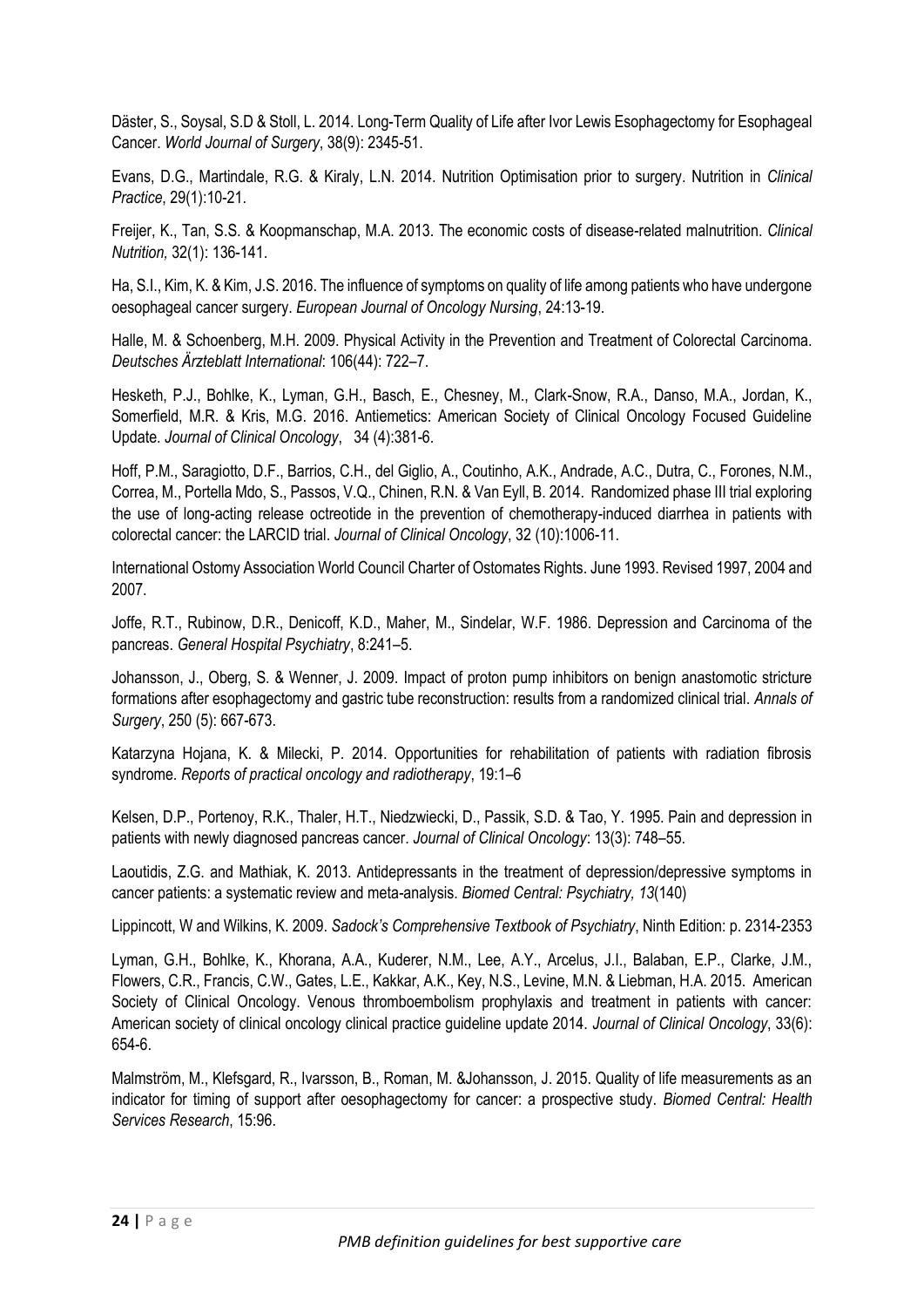Mandalà, M., Falanga, A., Roila, F. & Group. 2011. ESMO Guidelines Working. Management of venous thromboembolism (VTE) in cancer patients: ESMO Clinical Practice Guidelines. *Annals of Oncology*, 22(6): vi85 vi92.

Mayr M. and Schmid, R.M. 2010. Pancreatic cancer and depression: myth and truth*. Biomed Central: Cancer,* 10(1): 569.

McQuade, R.M., Stojanovska, V., Abalo, R., Bornstein, J.C. & Nurgali, K. 2016. Chemotherapy-Induced Constipation and Diarrhea: Pathophysiology, Current and Emerging Treatments. *Frontiers In Pharmacology*: 7:e414.

Megan Melnyk, M., Casey, R.G., Black, P. & Koupparis, A.J. 2011. Enhanced recovery after surgery (ERAS) protocols: Time to change practice? *Canadian Urological Association Journal*: 5(5), 342-8.

Meyerhardt, J.A. & Giovannucci, E.L. 2006. Physical Activity and Survival After Colorectal Cancer Diagnosis. *Journal of Clinical Oncology*: Vol 24, No 22: 3527-3534.

Miller KR & Bozeman MC (2012). Nutrition therapy issues in esophageal cancer. Current Gastrotenterology Reports. 14(4): 356 – 366

Mitchell, A.J., Chan, M., Bhatti, H., Halton, M., Grassi, L. & Johansen, C. 2011. Prevalence of depression, anxiety, and adjustment disorder in oncological, haematological, and palliative-care settings: a meta-analysis of 94 interview-based studies. *Lancet Oncology*, 12(2): 160–74.

Nakano, T., Wenner, M., Inagaki, M., Kugaya, A., Akechi, T. & Matsuoka, Y. 2002. Relationship between distressing cancer-related recollections and hippocampal volume in cancer survivors. *American Journal of Psychiatry,* 159(12): 2087–93.

National Department of Health. 2015. Tertiary and Quaternary Essential Medicines List Recommendations. South **Africa** 

National Enteral Nutrition Practice Guidelines for Adults. 2016. Available from <http://www.health.gov.za/index.php/primaryhealthcare?download=1724:enteral-nutrition-guidelines-web-1> [Accessed 1 March 2017]

National Institute for Health and Care Excellence. 2015. Venous thromboembolism: reducing the risk for patients in hospital. Clinical Guideline CG92. Available from<https://www.nice.org.uk/guidance/cg92> [Accessed 20 January 2017]

NCCN Clinical Practice Guidelines in Oncology (NCCN Guidelines). 2016. Cancer associated venous thromboembolic disease. National Comprehensive Cancer Network: V1. Available from <http://williams.medicine.wisc.edu/vtecancer.pdf> [Accessed 20 January 2017]

Nishizawa, T., Suzuki, H., Akimoto, T., Maehata, T., Morizane, T., Kanai, T. & Yahagi, N. 2016. Effects of preoperative proton pump inhibitor administration on bleeding after gastric endoscopic submucosal dissection: A systematic review and meta-analysis. *United European Gastroenterology Journal*, 4(1):5-10.

Orsini, N. & Mantzoros, C.S.. 2008. Association of physical activity with cancer incidence, mortality, and survival: a population based study of men. *British Journal of Cancer*: 98:1864-1869.

Park, J.H., Baek, E.K., Choi, C.H., Lee, K.H., Kim, B.J., Kim, J.W., Kim, J.G. & Chang, S.K. 2014. Comparison of the efficacy of 4- and 8-week lansoprazole treatment for ESD-induced gastric ulcers: a randomized, prospective, controlled study. *Surgical Endoscopy:* 28 (1): 235-41.

Persson, E., Gustavsson, B., Hellström, A.L., Lappas, G. &Hultén, L. 2005. Ostomy patients' perception of quality of care. *Journal of Advanced Nursing*, 49(1):51-8.